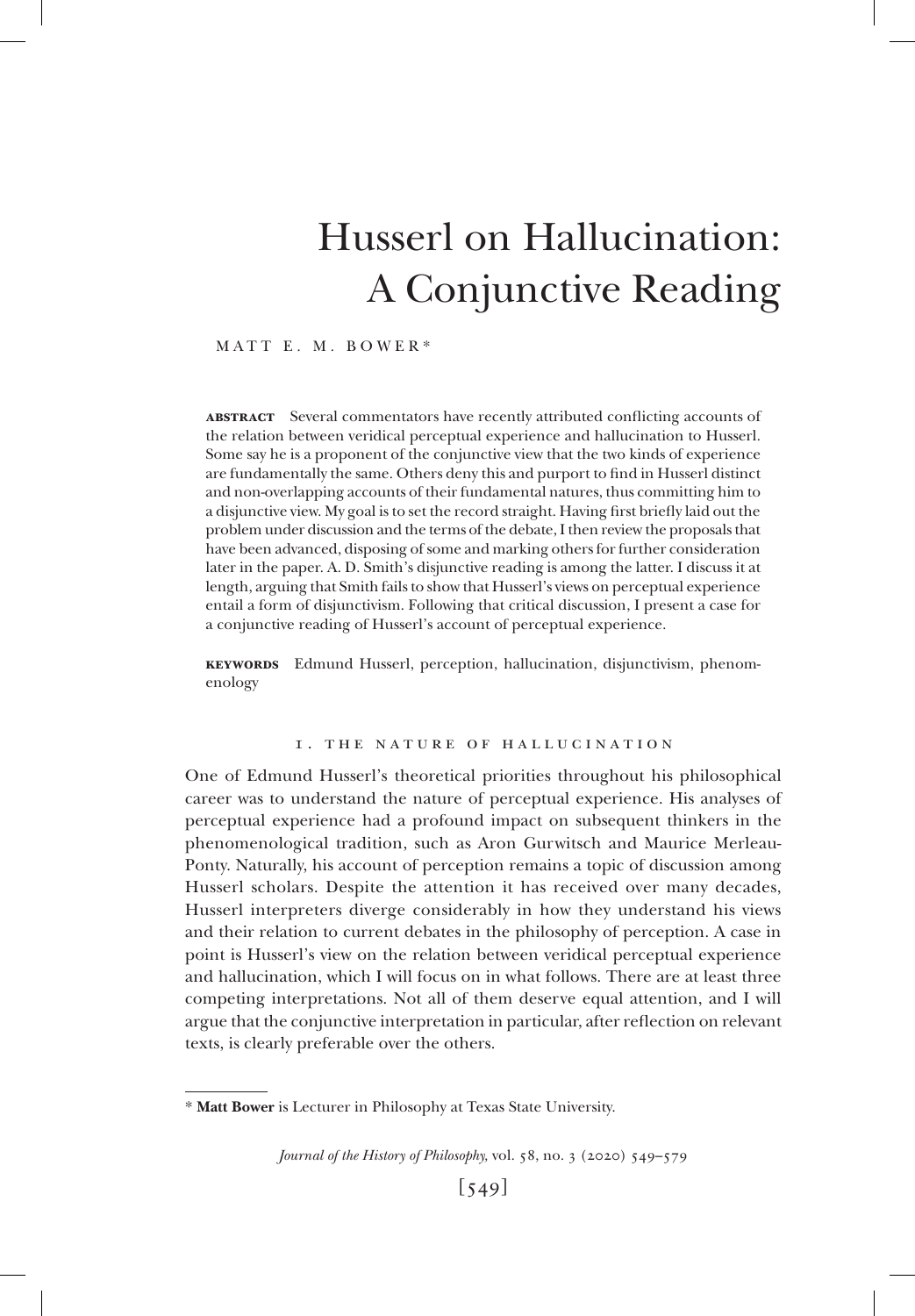Let us begin by doing some stage setting. In this section, I lay out the terms of the contemporary debate within which Husserl scholars have tried to situate his view. Next, I give an overview of the various positions that have been attributed to Husserl (section 2), identifying two that are particularly promising, one of which I then suggest ultimately fails in its aspiration to establish that Husserl's views about perception entail disjunctivism (section 3). The conjunctive view, I argue, follows much more straightforwardly from Husserl's writings on the matter and is the right view to attribute to him (section 4).

While hallucination poses many problems for philosophers (e.g. concerning knowledge of an external world), in recent decades philosophers of perception have been concerned especially with getting a grip on its metaphysical nature. All parties agree at least on what the target phenomenon is and how it is distinct from certain other closely related phenomena. What we are concerned with in discussing hallucination are experiences where there appears to be something before you that is not in fact there at all. Presumably, when Jean-Paul Sartre took mescaline and began to see crabs, he was hallucinating.<sup>1</sup> There were no crabs in his vicinity. Hallucination thus differs from illusion, which is the experience of something that is in fact before you, but as other than it really is, like when a stick partially submerged in water looks bent to you. Experiences of either sort, whether hallucinatory or illusory, are commonly called "the bad cases," since in them the world appears to you to be other than it really is. Veridical perceptual experience, then, represents "the good case," presenting you with something that really is before you as it in fact is, the sort of experience I expect you are now having.

Now, the question is what to say about the metaphysical nature of hallucination. That question is typically asked with a reasonable assumption in the background, namely, that "perfect hallucinations" are possible. A perfect hallucination is one that is indistinguishable from a veridical perceptual experience. In principle, for every possible veridical perceptual experience there is a corresponding hallucination that cannot be distinguished from it. Nothing about the experience gives it away as non-standard in any respect. Allowing for the possibility of perfect hallucination is pertinent because it puts pressure on how we characterize the nature of hallucination. When two kinds of thing can perfectly resemble one another, it is natural to think that is because they have a common nature. It is at least prima facie plausible to say, then, that hallucination and veridical perceptual experience are fundamentally the same kind of experience.

Those who adopt this position are called conjunctivists.<sup>2</sup> Of course, it is not enough to say the two kinds of experience share their fundamental nature. A plausible account of what that shared nature consists of is needed, too. The usual suggestion is that what is common to a veridical perceptual experience and its matching perfect hallucination is their intentional content. The content of a mental state is supposed to determine what it is about, and, on this view, perceptual experiences can have the same content whether or not their targets

<sup>1</sup> See John Gerassi, *Talking with Sartre*, 62–63.

<sup>2</sup> For defenses of the conjunctive view, see Howard Robinson, *Perception* and "The Failure of"; Tyler Burge, "Disjunctivism and Perceptual Psychology"; and Katalin Farkas, "Indiscriminability."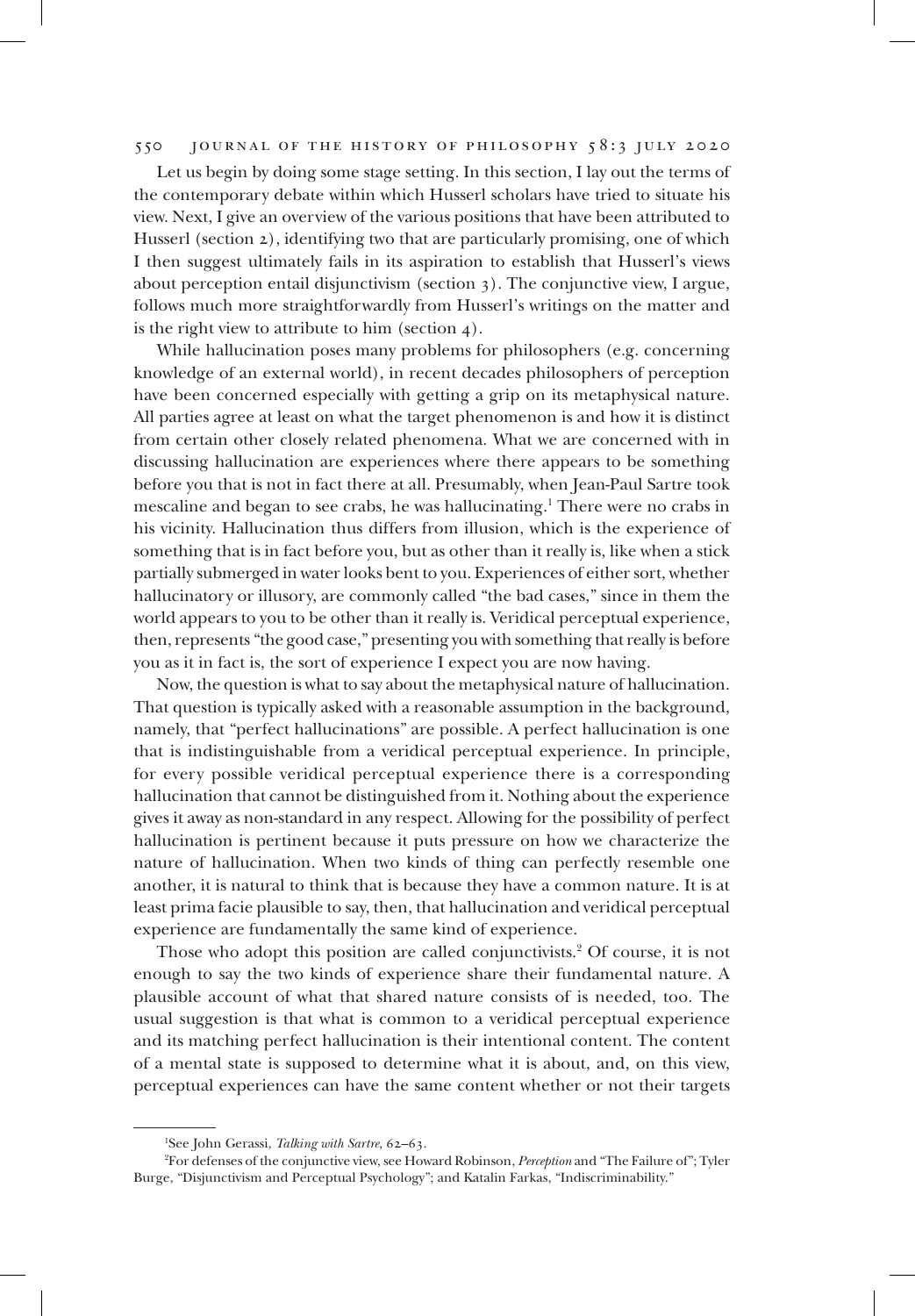are present. Given the myriad items surrounding you and the even greater variety of features and properties they possess, something about your mental state must do the work of accounting for which objects you are actually directed toward and in what respects (i.e. with regard to which features or properties). Intentional content is intended to do just that work. The standard conjunctivist line is that all perceptual experiences, whether veridical or hallucinatory, are of a piece in that their essence is their content, and they do not differ except in whether that content fits with the way things are, which is a secondary matter as far as the natures of the experiences are concerned.

The primary opponent of the conjunctivist is the disjunctivist.<sup>3</sup> On the disjunctive view, as you will have guessed, perceptual experience is not an ultimately homogeneous kind. For the disjunctivist, a token perceptual experience is *either* a veridical perceptual experience, accounted for in one way, *or* a hallucination, accounted for in some fundamentally different way, and never both. There is no consensus about what to say concerning the nature of hallucination, or whether we can say anything more than that it can be indistinguishable from veridical perceptual experience. But it is generally agreed that what sets the two apart is that your experience in veridical perception is in some sense object-dependent. Some say that it is object-dependent because the experience consists of a relation to external, worldly particulars, which must therefore exist to stand in that relation, while others say it is because the experience has content that for one reason or another requires the targeted object's presence. Note that one can hold both that perceptual experience has content and also that it involves a real relation.4 It is neither true that attributing content to perceptual experience immediately commits you to a conjunctive view,<sup>5</sup> nor that conceiving perceptual experience as a real relation immediately entails a disjunctive view.6

# 2 . husserl and his interpreters: an overview

Now, how do things stand with Husserl? Is he obviously—or not-so-obviously—a proponent of the conjunctive or disjunctive view? There is now a minor literature attempting to address this question. No one claims that Husserl is a self-styled conjunctivist or disjunctivist, but only that he, at most, holds one of these views *avant la lettre* or, more likely, that disparate claims he makes jointly entail one view or the other. The debate is thus about whether his "views ultimately commit him to [these] position[s]," as Smith is careful to say.<sup>7</sup> There was little in the way of sustained treatment of Husserl's views on the topic until the last decade. Yet there are scattered and typically brief bits of Husserl interpretation that are worth

<sup>3</sup> For defenses of disjunctivism, see Paul Snowdon, "Perception, Vision and Causation"; John McDowell, "Criteria, Defeasibility & Knowledge"; and Michael G. M. Martin, "The Transparency of Experience."

<sup>4</sup> See Susanna Schellenberg, "The Relational and Representational Character of Perceptual Experience"; and Heather Logue, "Experiential Content and Naïve Realism."

<sup>5</sup> See Heather Logue, "Good News for the Disjunctivist."

<sup>6</sup> See Mark Johnston, "The Function of Sensory Awareness"; and Rami Ali, "Does Hallucination Involve Perceiving."

<sup>7</sup> A. D. Smith, "Husserl and Externalism," 331.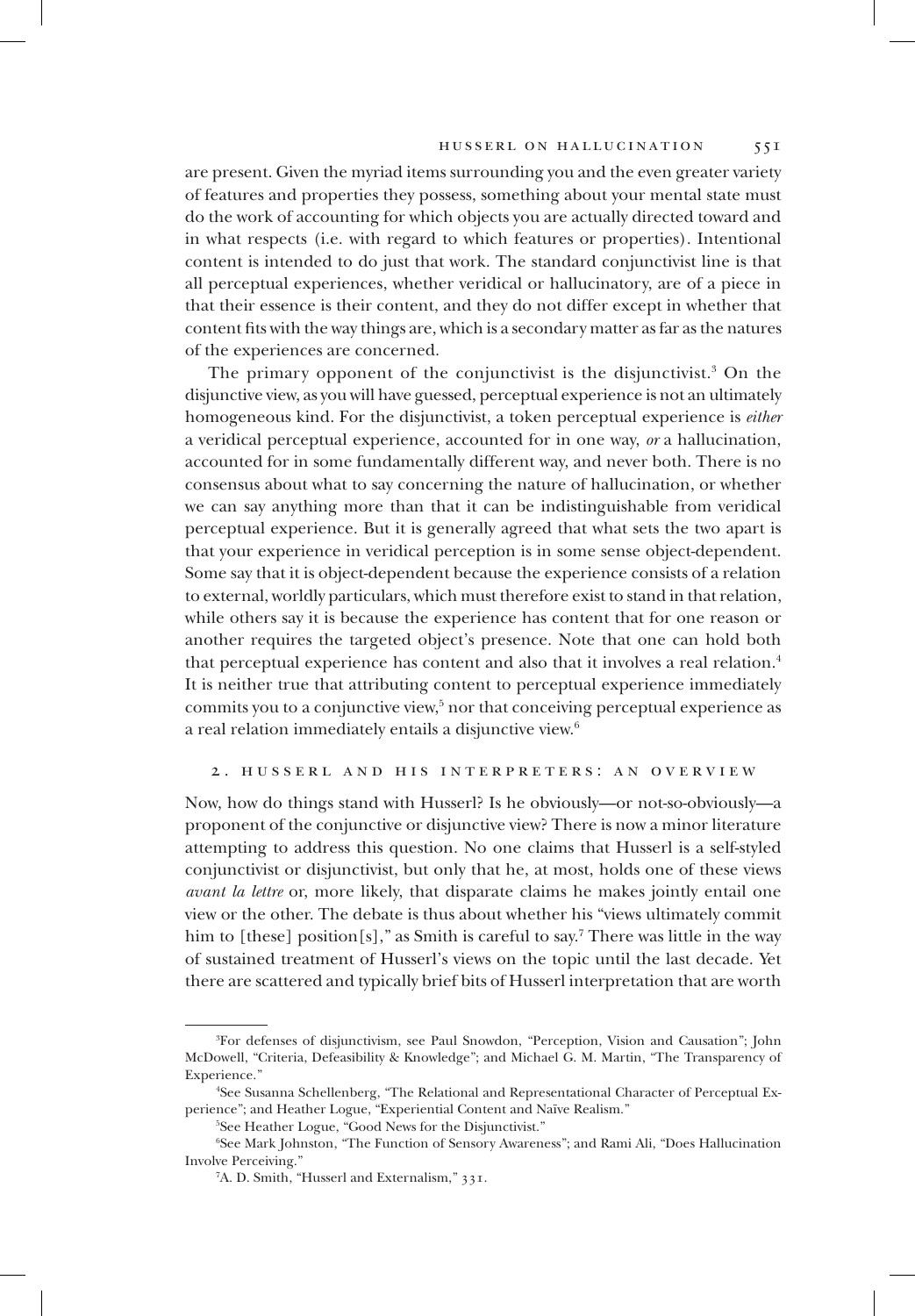# 552 journal of the history of philosophy 58:3 july 2020 mentioning, if only to give a sense of the difficulty facing contemporary Husserl interpreters interested in exploring his views' bearing on the disjunctivism/ conjunctivism controversy.

First, a brief tour of studies that favor a conjunctive reading of Husserl. In the older literature, this reading seems to be far more common than the alternative. Dagfinn Føllesdal provides a summary report on Husserl's view of hallucination (and illusion) that seems to construe hallucination as a species of perceptual experience not fundamentally distinct from veridical perception, yet without offering any citation of Husserl's writings.8 David W. Smith and Ronald McIntyre supply the missing textual support and argue that the "intentional relation," on Husserl's telling, is only a quasi-relation, grounded solely in the intrinsic features of an experience independent of how things stand in reality, such as whether experience presents things as they are or that exist at all.<sup>9</sup>

Barry Smith and Kevin Mulligan, although neither explicitly touching on the issue of hallucination nor primarily focusing on perceptual experience, nevertheless contribute to the discussion by attributing a non-relational account of intentionality to Husserl.<sup>10</sup> That account, if correct, renders unlikely Husserl's being a disjunctivist, insofar as perception is an intentional and, thus, nonrelational state, that is, one not necessarily requiring its relatum's existence.<sup>11</sup> In keeping with that trend, John Bickle and Ralph Ellis claim that, for Husserl, whether a token perceptual experience is veridical or hallucinatory in nature is a contingent, empirical matter to be determined a posteriori and not based on any intrinsic feature of the experience.<sup>12</sup> These authors are largely preoccupied with understanding Husserl's views as spelled out in *Ideas* I, but a similar reading is available for the *Logical Investigations*. 13 I think that this is the correct reading of Husserl and will provide further support for it below (section 3.5 and section 4).

Now let us turn to see what Husserl interpreters have said that might be marshalled to support a disjunctive reading. Mulligan, in passing, tentatively suggests that Husserl goes in for disjunctivism based on a passage from the *Logical Investigations*. 14

Mulligan is prompted by the following remark of Husserl's to entertain a disjunctive reading: "It need only . . . be acknowledged that the intentional object of a presentation is the same as its actual object, and on occasion as its external object, and that it is absurd to distinguish between them."15 'Actual' here should not be confused with 'real' or 'actually existing,' as this is a general claim about all intentional states, regardless of whether the intentional object "exists or is

<sup>8</sup> Føllesdal, "Husserl's Theory of Perception," 95–96.

<sup>9</sup> David W. Smith and Ronald McIntyre, *Husserl and Intentionality*, 91–92; see also David W. Smith, "Perception, Context, and Direct Realism," 17–18.

<sup>10</sup>See Barry Smith, "*Acta cum Fundamentalis in Re*"; and Kevin Mulligan and Barry Smith, "A Relational Theory of the Act."

<sup>&</sup>lt;sup>11</sup>Mulligan and Smith, "A Relational Theory of the Act,"  $125-27$ .

<sup>&</sup>lt;sup>12</sup>John Bickle and Ralph Ellis, "Phenomenology and Cortical Microstimulation,"  $154-57$ .

<sup>&</sup>lt;sup>13</sup>See David Bell, "Reference, Experience, and Intentionality"; and Herman Philipse, "The Concept of Intentionality."

<sup>14</sup>Kevin Mulligan, "Perception," 213–16; and Peter Poellner, "Consciousness in the World," 446. 15Husserl, *LI* 2:127.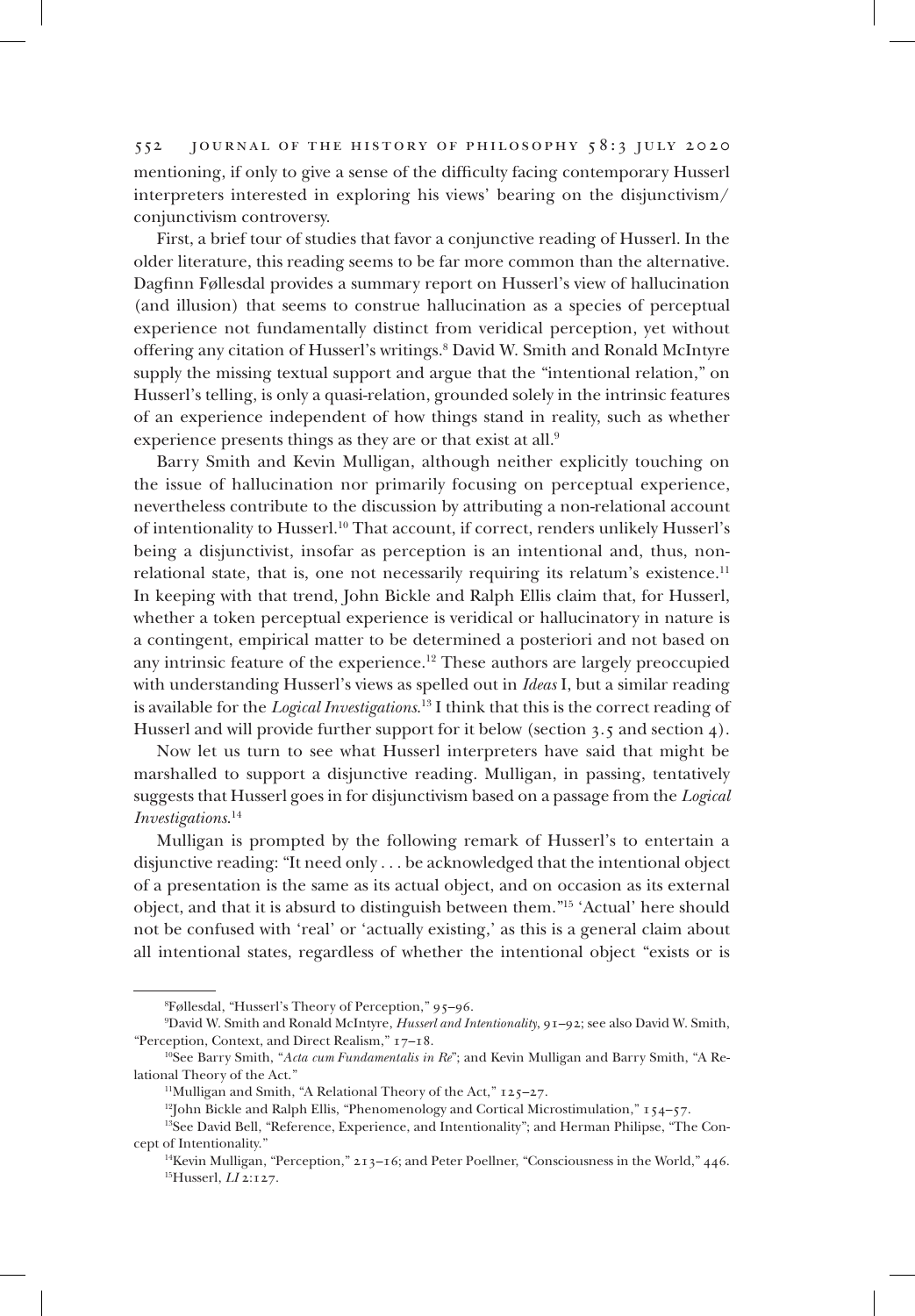imaginary or absurd."16 For that same reason, it is not obvious how the claim would entail any difference between veridical perceptual experience and hallucination. The claim, whatever it amounts to, applies to both equally. And, importantly, Mulligan denies that Husserl avows or *could* avow the kind of disjunctivism that we are interested in, according to which veridical perceptual experiences are inherently object-dependent and hallucinations are not.<sup>17</sup>

Of more promise, at first glance, is the story developed by Jitendra Mohanty,<sup>18</sup> in which he—explicitly against Føllesdal and implicitly also against the views of Barry Smith, Mulligan, David Smith, and McIntyre—attributes a dyadic actobject account of intentionality to Husserl as opposed to the act-content-object account many interpreters take Husserl to hold. Mohanty's view—the core of it, anyway, namely, the appeal to a dyadic take on intentionality—is shared by John Drummond, Uwe Meixner, and Dan Zahavi.19 On that view, perceptual experience is inherently relational and object-involving, unlike the act-content-object view, where the content, as it were, stands in for the object, which may or may not be present as the experience presents it without affecting the experience.20 Mohanty and those just cited who accept this interpretation are concerned with Husserl's post-*Ideas* I view, although similar claims have been made about his view in the Logical Investigations and writings prior to that.<sup>21</sup>

The talk of relations by Mohanty and others is a red herring, however. There are relations and there are relations. The kind of relation needed to ground disjunctivism is a real relation, one obtaining between two really existing relata. The relation posited by Mohanty and others is expressly not like that.

As they conceive of it, the perceptual relation is supposed to account for the good case (veridical perceptual experience) *and* the bad case (hallucination or illusion).22 Mohanty goes so far as to say that we cannot even distinguish, on Husserl's view, the *objects* of perceptual experience and hallucination as different in kind, that is, as existing or not existing ( $\lambda$  la Meinongian objects, perhaps),  $2^3$  or as particulars or universals (as in Johnston's account).<sup>24</sup> George Heffernan and Andrea Marchesi describe the perceptual relation as "existentially neutral" with respect to its objects.25 In other words, those who posit a perceptual relation in this sense go above and beyond to ensure continuity between veridical perceptual experience and hallucination. Such a view is at odds with contemporary, disjunctivism-friendly relational theories, which are not existentially neutral and

18See Jitendra Mohanty, "Noema and Essence."

19See John Drummond, "Intentionality without Representation" and "The Doctrine of the Noema"; Uwe Meixner, "Husserl's Classical Conception of Intentionality"; and Zahavi, *Husserl's Legacy*.

20Mohanty, "Noema and Essence," 54.

<sup>22</sup>Mohanty, "Noema and Essence,"  $51$  and  $54$ . See also Marchesi, "Husserl's Early Theory of Intentionality"; and Heffernan, "The Paradox of Objectless Presentations."

<sup>16</sup>Husserl, *LI* 2:127

<sup>17</sup>Mulligan "Perception," 214–15; and Poellner, "Consciousness in the World," 426n21.

<sup>21</sup>See Andrea Marchesi, "Husserl's Early Theory of Intentionality"; and George Heffernan, "The Paradox of Objectless Presentations."

<sup>23</sup>Mohanty "Noema and Essence," 54.

<sup>&</sup>lt;sup>24</sup>See Mark Johnston, "The Function of Sensory Awareness."

<sup>25</sup>Heffernan, "The Paradox of Objectless Presentations," 80; and Marchesi, "Husserl's Early Theory of Intentionality," 17.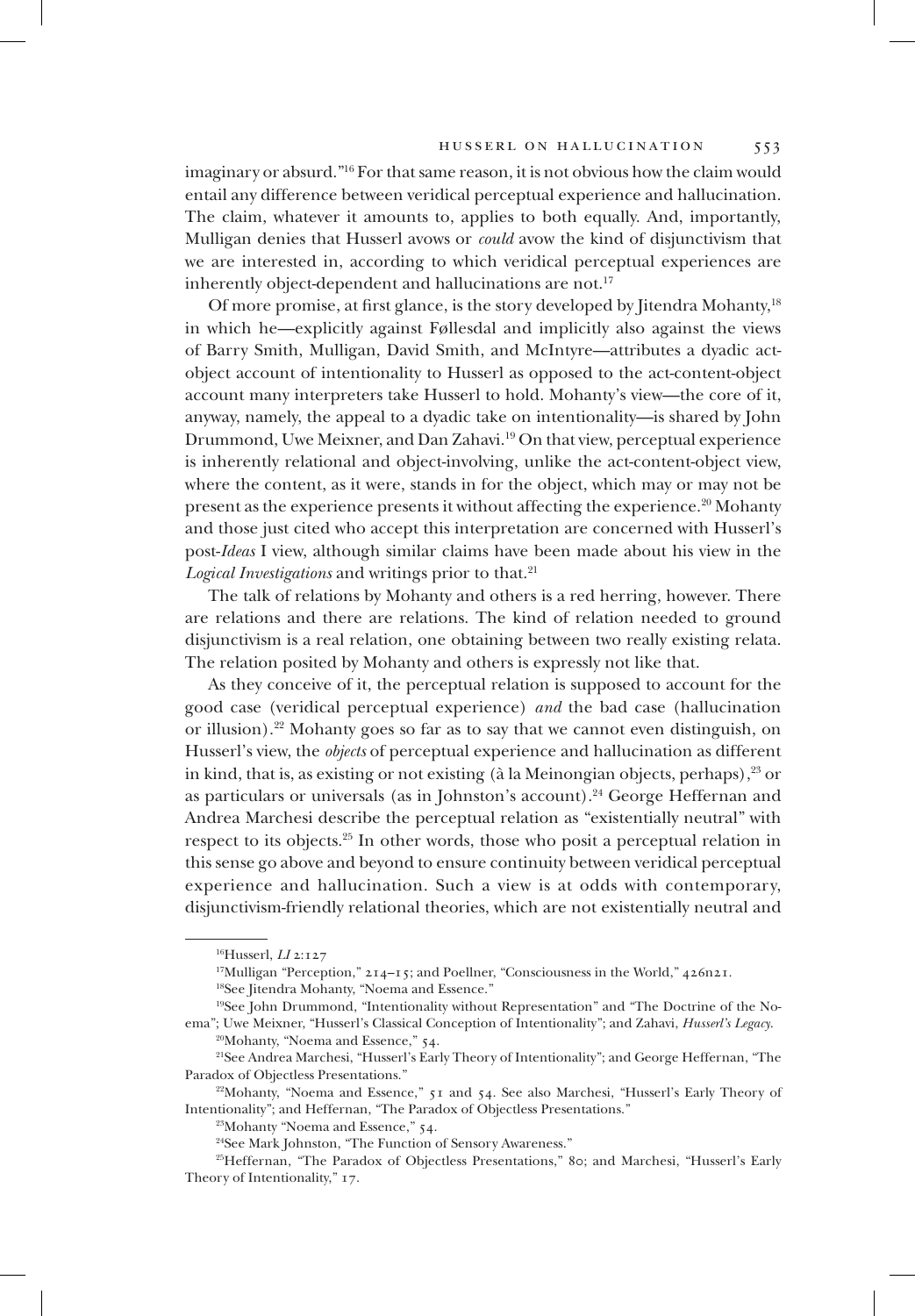554 journal of the history of philosophy 58:3 july 2020 for that reason tend to be bundled up with a disjunctive account of perceptual experience.

Relational readings like Mohanty's cannot without further explanation be appealed to as a basis for a disjunctive reading of Husserl. They lead to the same conclusion as the non-relational readings already briefly described. They differ in how they understand Husserl's view on the fundamental nature of perceptual experience, but they both accept that whatever that view is, it is equally true of both veridical perceptual experience and hallucination. Because the distinction between relational and non-relational readings maps fairly well onto the distinction between so-called 'East Coast' and 'West Coast' interpretations of Husserl's notion of noema, respectively, it may be that the issue of how to understand the noema is orthogonal to the issue of his view of the relation between veridical perceptual experience and hallucination.

Perhaps that should not be surprising, if true. Holding a relational view of perception—even where the relation in question is a real relation—does not by itself commit you to disjunctivism, and neither does admitting mental representation into perceptual experience alone qualify you as a proponent of the conjunctive view. The point is that very different views about the nature of veridical perceptual experience can be made to cohere with either view of its relation to hallucination. So, taking a side in one of these debates (i.e. about the noema and about hallucination as Husserl conceives it) does not necessarily entail taking a side on the other. $26$ 

There is another relational reading of Husserl's view on perceptual experience that leads in a different direction than the readings already described. Drummond and Zahavi, like Mohanty, take intentionality in Husserl to consist of a dyadic act-object relation. They do not explicitly endorse or rule out Husserl's being a conjunctivist or disjunctivist. Yet they attribute claims to him that put him at odds, at least, with the typical disjunctivist. For instance, they both deny that perfect hallucination, that is, hallucination that is indistinguishable from some token veridical perceptual experience, is possible on Husserl's view and assert that all experience, even hallucination, is at least partly related to really existing objects, albeit not necessarily the objects targeted by the experience in question.<sup>27</sup> So, on their reading, it looks like Husserl might agree with Rami Ali that hallucination is a special case of illusion.<sup>28</sup> However, the disjunctivist typically handles illusion differently than hallucination by granting it the status of (misleading) perceptual experience.<sup>29</sup>

If Drummond and Zahavi are right, then Husserl may hold neither a conjunctive nor disjunctive view, but rather a third view that Ali dubs "illusionism," namely, the view that hallucinations are illusions, which, in turn, belong to the same fundamental kind as veridical perceptual experience.<sup>30</sup> As interesting as this

<sup>&</sup>lt;sup>26</sup>Thanks to the anonymous reviewer who pressed for further clarification on this point.

<sup>27</sup>Drummond "Intentionality without Representation," 125 and 128–30; and Zahavi, *Husserl's Legacy*, 88–89.

<sup>28</sup>See Rami Ali, "Does Hallucination Involve Perceiving?"

<sup>29</sup>See Brewer, *Perception and its Objects*; and Genone, "Appearance and Illusion."

<sup>30</sup>See Ali, "Does Hallucination Involve Perceiving?"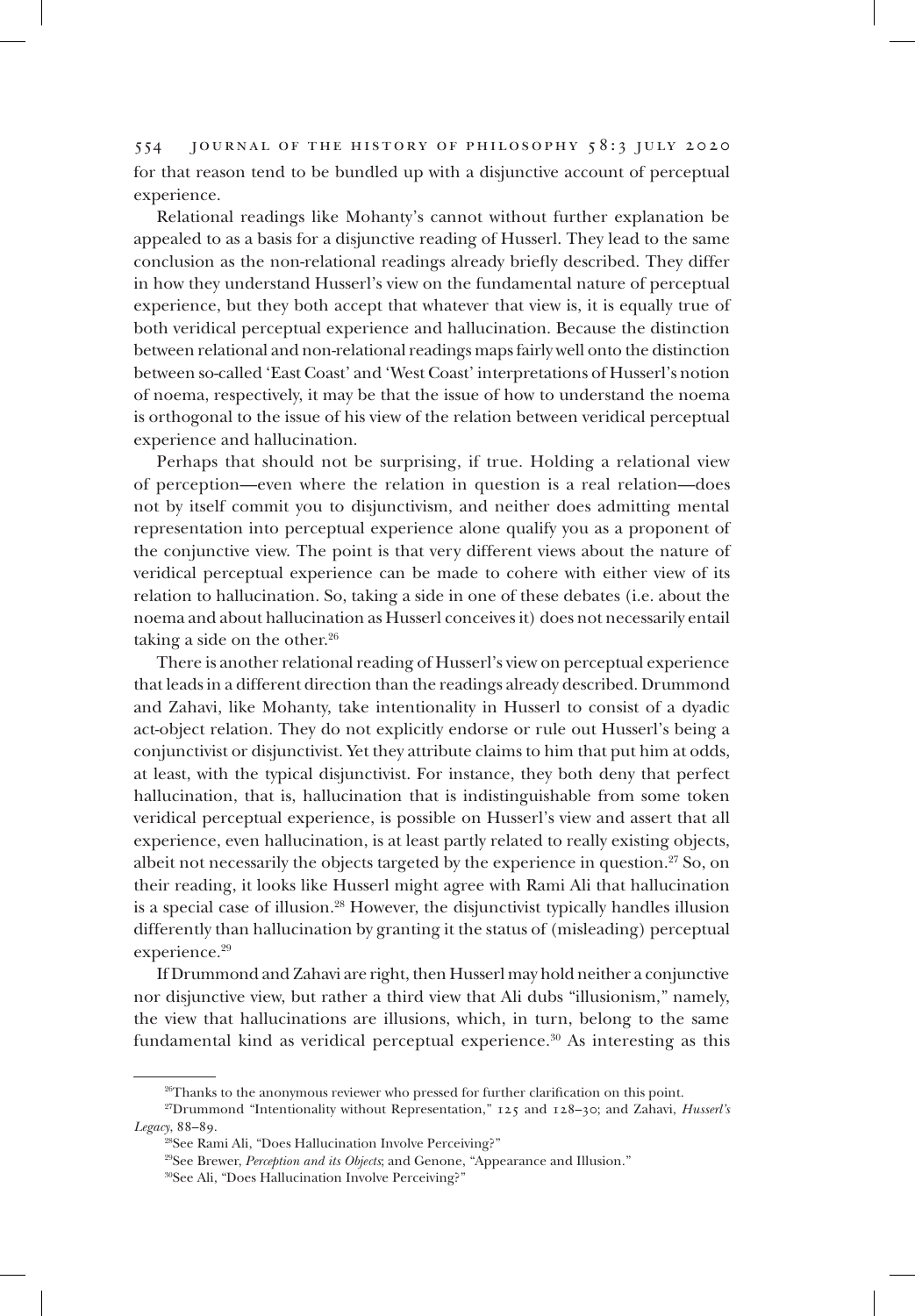proposal is, Drummond's discussion is only Husserl-inspired and Zahavi's remarks are extremely cursory and take their cue from Drummond. It is not clear how exactly hallucination is supposed to consist in a relation to the world, yet not to the object the hallucination seems to present to the perceiver, and no textual support is provided for thinking that Husserl says this about hallucination or that his views have this as an implication. It is hard to see how Sartre's hallucinated crabs could have showed up for him by virtue of any relation to his surroundings. In typical relational accounts of illusion (e.g. as developed by James Genone and Bill Brewer),<sup>31</sup> illusory appearances are explained in terms of ways that worldly objects or properties can appear or look thanks to certain properties possessed by these same objects or properties. For instance, that a white object looks red when red light is projected onto it is explained by some property of the white object. But it seems unlikely that any property or object in the scene before Sartre makes intelligible his experience of crabs before him. No candidate comes to mind and the more natural explanation is to appeal to Sartre's subjective constitution rather than how he is presently related to the scene before him. Extending the relational account of illusion to cover hallucination thus does not look very promising. Ultimately, I find this reading of Husserl unlikely based on the evidence I will present below for a conjunctive reading (section 3.5 and section 4).

The existing literature, especially going back more than a decade from now, despite its often fragmentary and overly general (i.e. addressing intentionality and not perceptual experience in particular) character nevertheless gives the impression that Husserl opts for some form of the conjunctive view. At least, that is the best developed and most plausible reading advanced so far. Roughly in the last decade, a small handful of articles have appeared that offer sustained, direct, and more textually-grounded interpretations of Husserl's view of veridical perceptual experience and hallucination. That is no doubt at least partly because, on the one hand, the relational view, which far more often than not is saddled with disjunctivism, has attracted a great deal of attention due its recent defense by, inter alia, Michael G. M. Martin, John Campbell, Charles Travis, and Bill Brewer,<sup>32</sup> and, on the other hand, because of the relatively recent publication of relevant works by Husserl in English.<sup>33</sup>

A. D. Smith's 2008 article is something of a landmark piece on the topic, which has set the tone for several others.<sup>34</sup> Smith defends a disjunctivist reading of Husserl that has received support and refinement from Walter Hopp and favorable mention by Peter Poellner, Zahavi, and Søren Overgaard.35 (Although Zahavi prefers a view closer to Mohanty's,  $36$  he apparently holds that *if* perfect hallucinations were possible, then Smith's story would be largely correct, and thus his endorsement

<sup>31</sup>See Brewer, *Perception and its Objects*; and Genone, "Appearance and Illusion."

<sup>32</sup>See, respectively, Martin, "The Transparency of Experience"; Campbell *Reference and Consciousness*; Travis, "The Silence of the Senses"; and Brewer, "Perception and Content."

<sup>33</sup>See, for instance, Husserl, Hua 16/*Thing and Space*, Hua 19/*LI* 2, and Hua 23/*Phantasy*. 34See Smith, "Husserl and Externalism."

<sup>35</sup>See, respectively, Walter Hopp, *Perception and Knowledge* and its favorable mention in Poellner, "Consciousness in the World"; Zahavi, *Husserl's Legacy*; and Søren Overgaard, "Perceptual Error, Conjunctivism, and Husserl."

<sup>36</sup>See Mohanty, "Noema and Essence."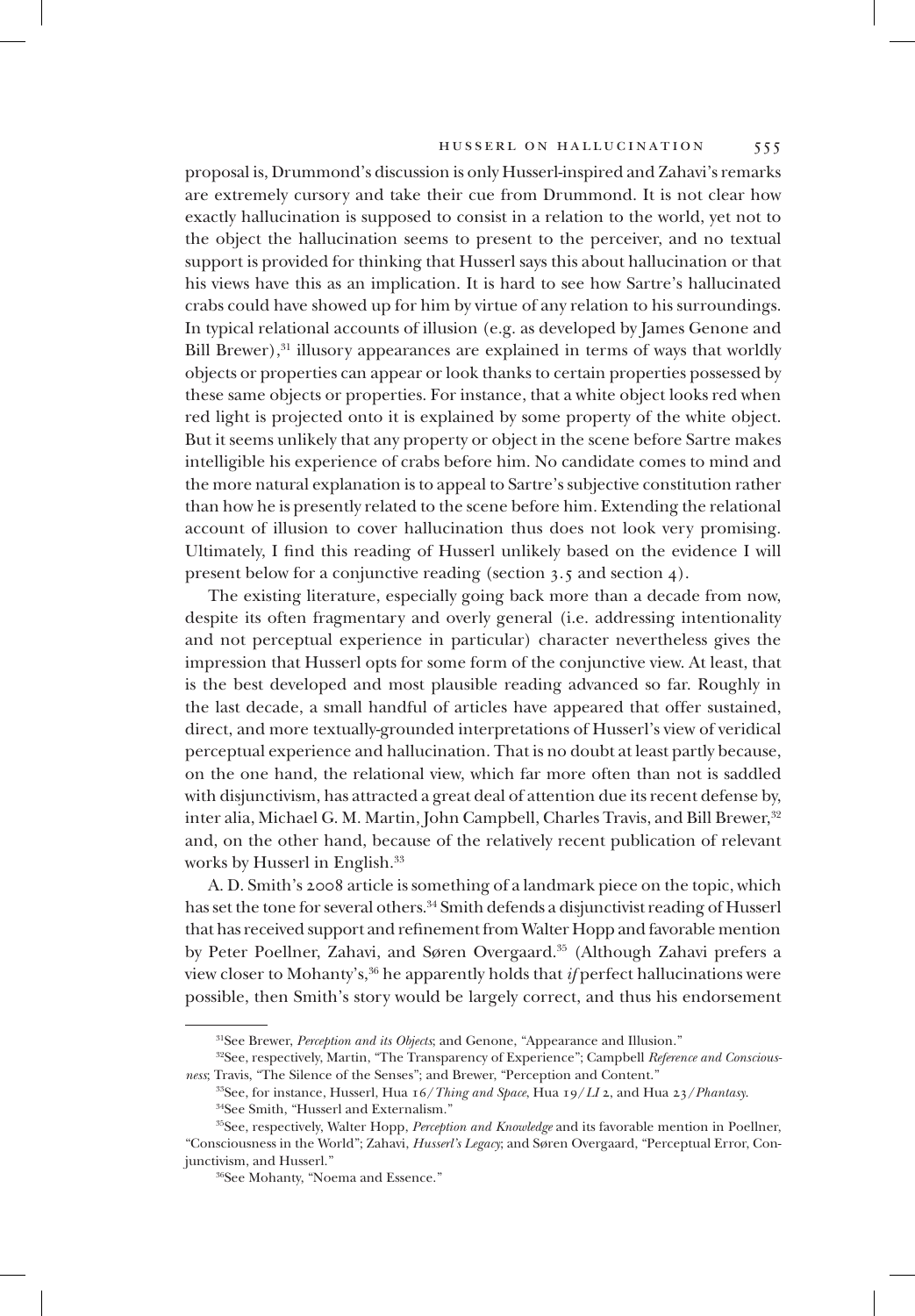556 journal of the history of philosophy 58:3 july 2020 is qualified and conditional.) I will return to Smith's reading below and consider it in detail, arguing that the claims he thinks entail disjunctivism on Husserl's part do not in fact do that (section  $\alpha$ ). Yet, as Overgaard notes,<sup>37</sup> Smith's account enjoys significant advantages over other recent proposals, which are too hasty in attributing a conjunctive or, at least, a non-disjunctive view to Husserl. I concur with Overgaard's judgment about the views of Claude Romano and Andrea Staiti, although I happen to agree with Romano's conclusion.

Overgaard convincingly shows that Romano infers too hastily from Husserl's many well-known remarks to the effect that any perceptual experience could turn out to be non-veridical (i.e. hallucinatory or illusory) that, for Husserl, no kind of perceptual experience is inherently object-involving. However, something more or less equivalent to the former claim is accepted by all parties to the discussion, who grant that hallucinations, at least in principle, can perfectly resemble veridical perceptual experiences, and so nothing decisive follows from it.38 Staiti's error is to premise his account on a claim that is both highly implausible and mistakenly attributed to Husserl, namely, roughly, that hallucinations exist only by virtue of our retroactive identification of them as such.<sup>39</sup> That claim, too, is supposed to be an implication of the very same remarks of Husserl's Romano bases his interpretation on, which, on closer analysis, it is not. The fact that a given perceptual experience does or can turn out to be hallucinatory or illusory does not by itself entail that its eventual *turning out that way* is what makes it hallucinatory or illusory. Surely, you can fail to discover that you have suffered a non-veridical experience. Staiti ignores the important distinction between the event of misperception (hallucination or illusion) and the experience of misperception. $40$ 

# 3 . smith's disjunctive reading of husserl

I will now give a condensed run-down of A. D. Smith's case for thinking Husserl is a disjunctivist,<sup>41</sup> which I will then evaluate. I will not dispute that Smith is correct in attributing the views he does to Husserl, but rather whether those "views ultimately commit him to this position" (i.e. disjunctivism), borrowing Smith's phrase again.42 What he would cull from Husserl's writings as criteria for distinguishing veridical perceptual experience and hallucination do not really set the two kinds of experience apart and, if we allow that they do for the sake of argument, it still does not follow that the two *fundamentally* differ in nature.

Smith begins by observing that a perceptual experience is a temporally extended act directed continuously at a particular object as one and the same object throughout its duration.<sup>43</sup> The experience, moreover, is open-ended, containing

<sup>37</sup>See Overgaard, "Perceptual Error, Conjunctivism, and Husserl."

<sup>38</sup>Overgaard, "Perceptual Error, Conjunctivism, and Husserl," 12–13; and Romano, "Must Phenomenology Remain Cartesian?," 437–38.

<sup>39</sup>Overgaard, "Perceptual Error, Conjunctivism, and Husserl," 14–15; and Staiti, "On Husserl's Alleged Cartesianism," 131–33.

<sup>40</sup>Izchak Miller, "Perceptual Reference," 46–51.

<sup>41</sup>Smith, "Husserl and Externalism," 322–31; and Hopp, *Perception and Knowledge*, 180–88.

<sup>42</sup>Smith, "Husserl and Externalism," 331.

<sup>43</sup>Smith, "Husserl and Externalism," 220–21.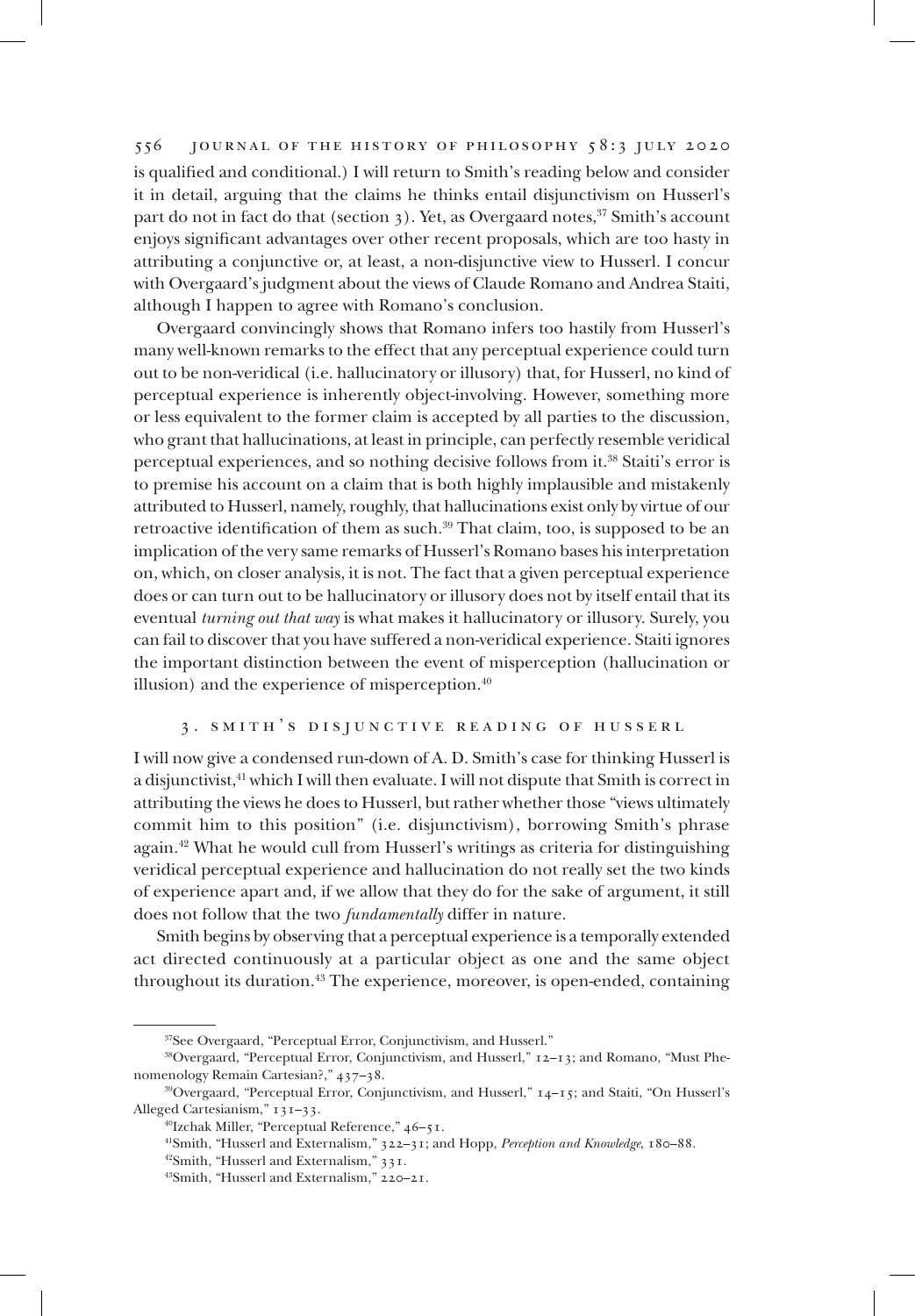an implicit awareness of further possible perceptual experience, either continuous or discontinuous with it.<sup>44</sup> If continuous, the experience keeps identifying the object as the same and, if discontinuous, it re-identifies the object as the same. A given experience, in fact, bears an implicit awareness of *all* possible continuous identifications or independent reidentifications of the object in perceptual experience as one and the same object.<sup>45</sup>

Veridical and hallucinatory experiences differ in their relation to such systems of possible experience. Smith suggests that this follows from a close examination of their respective relations to such systems of possible experience. Both kinds of experience bear an implicit and, importantly, indeterminate awareness of some such system. But, in veridical perceptual experience the system is ultimately a harmonious one identifying a real object, whereas in hallucination it is unharmonious and identifies an unreal, hallucinated object.<sup>46</sup> Smith thus arrives at a criterion for determining whether an experience is veridical or hallucinatory. For this criterion to make sense, we will need to unpack his idea of what it means for a system of possible experience to be harmonious. For now, I will give just a cursory gloss. I will follow up with a more careful explication in my critical discussion below.

To be harmonious, in the relevant sense, is for all experiences within a given system to be consistent with each other in terms of how the relevant object is presented, allowing, of course, for perceptual registration of changes in the object or of further of its properties not previously experienced.<sup>47</sup> A system of experiences is not merely harmonious but *ultimately* harmonious if some subset of its members is inconsistent (i.e. at least one mischaracterizes the object and is illusory) and another, overlapping subset of its members resolves the inconsistency. Resolution requires a possible experiential sequence where an illusory mischaracterization of the object is followed up by a correct characterization.

Veridical perceptual experiences, then, are inherently directed toward actually existing objects. They are not by nature wholly veridical because they tolerate illusion. But they are at least partially veridical to the extent that they are inherently object-involving, that is, the object they seem to present is always actually present, regardless of whether it appears as it is in all respects. Such experiences are inherently object-involving because they are individuated by reference to systems of possible experience *harmoniously* tracking the identity of the same object. The same cannot be said for hallucination, because, necessarily, Smith thinks, their corresponding system of possible experiences contain possible experiences that reveal the hallucinated object as such.48 On Smith's reading, therefore, Husserl's account of veridical perceptual experience and hallucination commits him to the view that they not only differ, but differ fundamentally, in that, thanks to the character of their respective systems of possible experience, the former is essentially object-involving and the latter is not.

<sup>44</sup>Smith, "Husserl and Externalism," 324–25.

<sup>45</sup>Smith, "Husserl and Externalism," 325–27.

<sup>46</sup>Smith, "Husserl and Externalism," 330–31.

<sup>47</sup>Smith, "Husserl and Externalism," 228–30.

<sup>48</sup>Smith, "Husserl and Externalism," 329–31.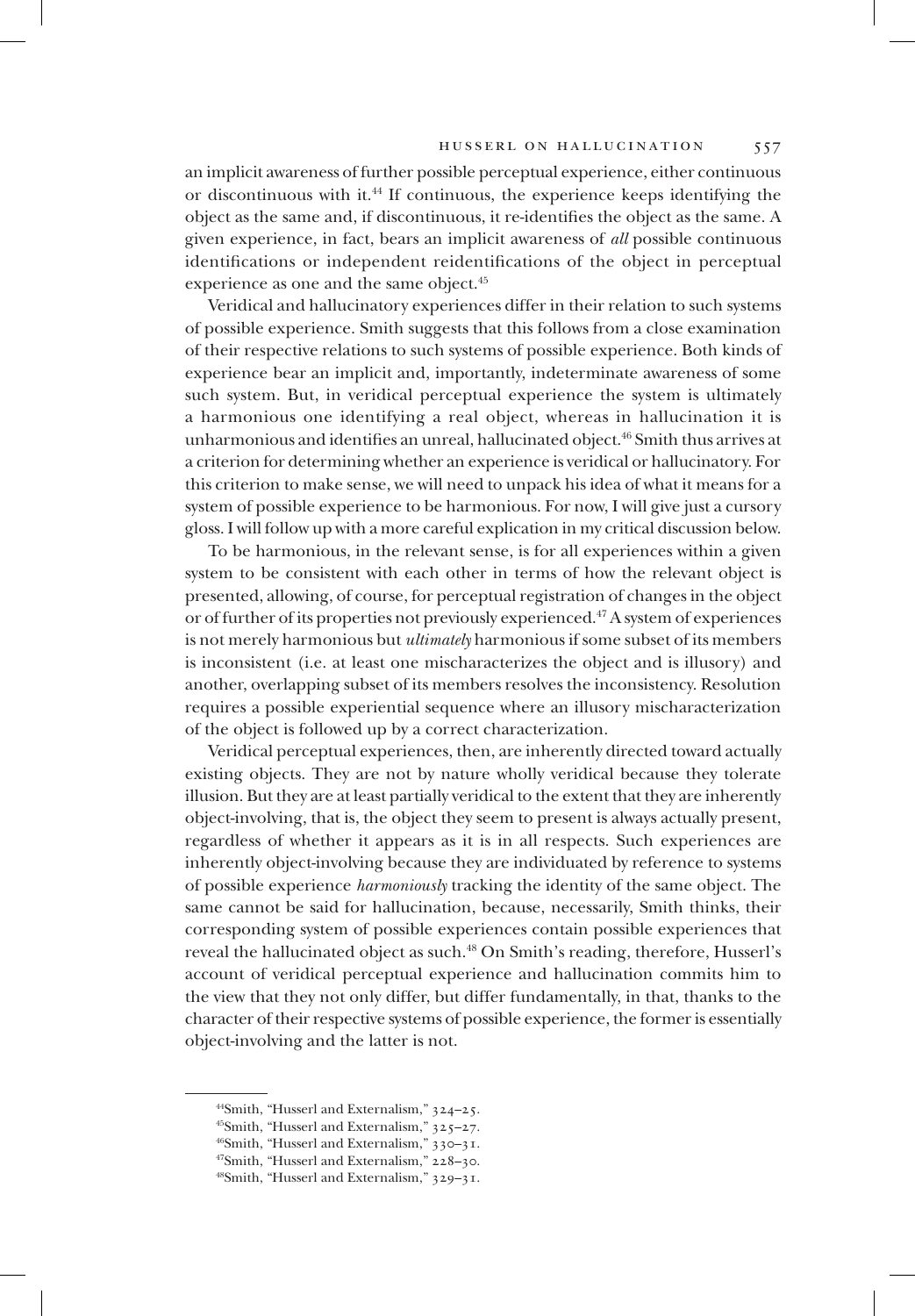# *3.1. Hallucination That Does Not Belong to an Ultimately Unharmonious System of Possible Experience*

Smith's account runs into trouble, first, because there are counterexamples to his claim that hallucinations are by nature unharmonious. That claim is important because its lack of harmony is what is supposed to set apart hallucinations as a fundamentally different kind of experience from veridical perceptual experience. Suppose a hallucination is produced by, to put it crudely, certain wires crossing in the brain. The hallucination thus produced lasts for  $\zeta$  seconds and, as you talk to a friend, what you hallucinate is a butterfly lazily passing through your field of vision. It enters from the left, disappears momentarily behind your friend's head, only to reappear momentarily as you would expect and then take leave of your field of vision on the right. It makes no great impression on you. In fact, you do not even realize you have hallucinated.

Already in the hallucination there is a system of experiences. There are at least two that present the butterfly to you. Each is temporally extended. In the first, you register the butterfly (minimally, as a projectile object) and maintain perceptual contact with it for a while as one and the same thing. Then, after a brief disappearance, it reemerges and you perceptually reidentify it as the very same entity.

The question is whether it is true that the experience of the butterfly necessarily belongs to an unharmonious system of possible perceptions. No doubt, it fails to harmonize in some sense. If you ask your fiend whether they saw the butterfly or remark on it in some other way, they will fail to lend any support to your experience and may even contradict it, denying you saw what appeared to be before you just then. So, your experience fails to harmonize with other 'experience,' in a sense broad enough to include others' testimony. But that is not the kind of harmonizing that counts. We are interested in the harmony or lack thereof obtaining between (possible) "perceptual" experiences. For there to be a lack of harmony, the butterfly experience has to belong to a set of perceptual experiences containing at least one experience that is inconsistent with the rest but for which there is no possible subsequent resolution.

Let us think about the case in greater detail. If, for instance, as the butterfly leaves your field of vision you suddenly take interest in it and act to visually relocate it, you will not succeed, given that the hallucination cut off at the moment the butterfly left your field of vision. Does that in any genuinely perceptual sense break the harmony of your experience? That depends, first, on whether failing to perceive something in some cases involves perceiving an absence. I am not certain that it does. Obviously, if we do not perceive absences, there cannot be any inconsistency, and neither a loss of harmony. Let us grant that we do sometimes perceive absences anyway and see what comes of it. Returning to our butterfly case, you have tried to perceptually advert to the now out-of-view butterfly but it is nowhere to be found. You perceive its absence. Is there an inconsistency here? Not any more than in other cases where you perceive absence. There is no inconsistency, for instance, when I look for my keys and find they are missing. I have simply lost track of them. I have not misperceived anything.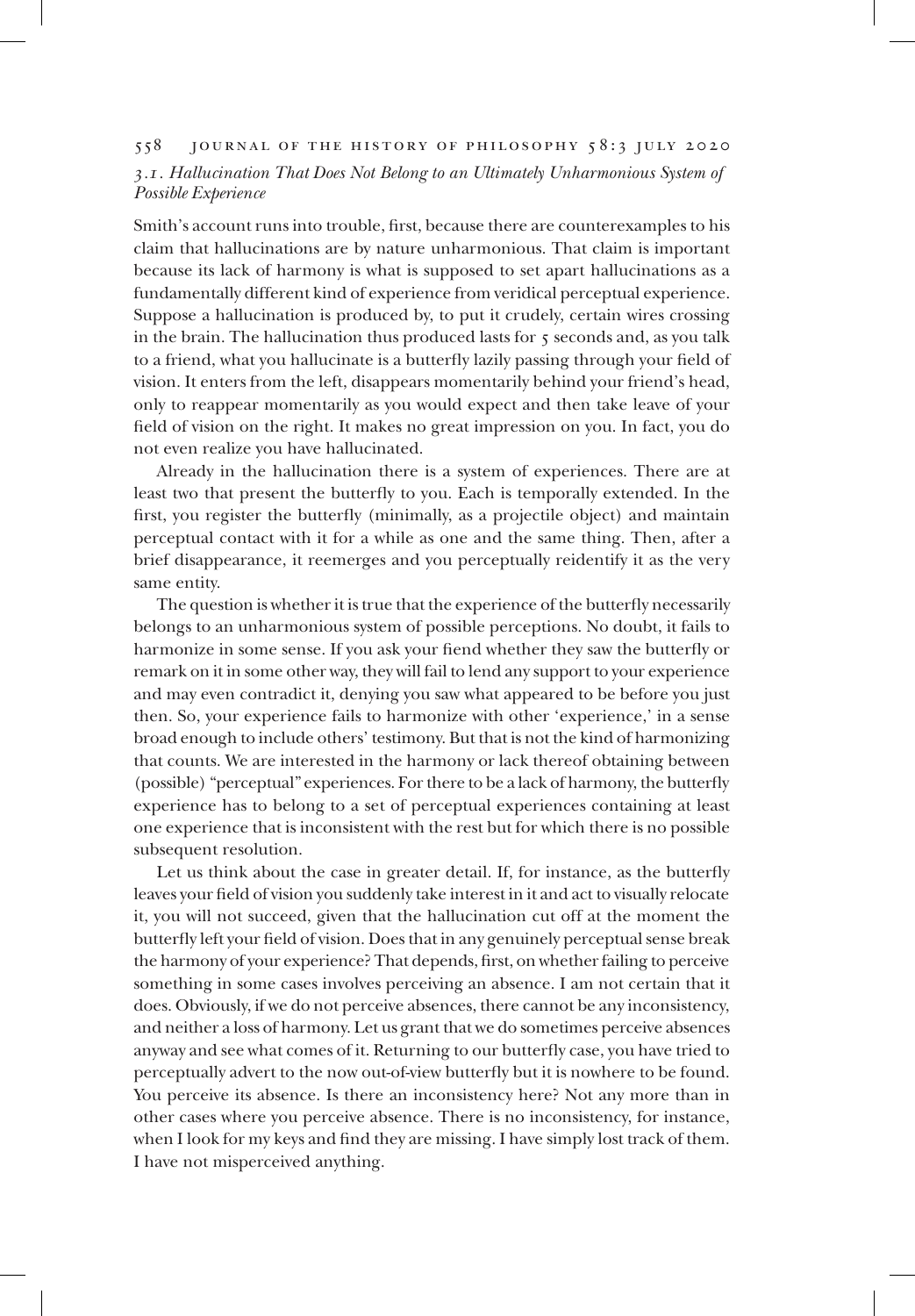The keys, however, will turn up again, whereas the butterfly will not. Is that relevant to your perceptual experience? Again, the answer is not obvious. It is only relevant if harmoniously experiencing something always requires further possible reidentification. That is a hefty demand to place on perceptual experience. In fact, there is good reason to doubt that reidentification must be possible. Just like hallucinated objects, really existing objects do not last forever. Therefore, a demand for reidentification ad infinitum instead of guaranteeing harmony actually opens up the possibility of disharmony vis-à-vis veridically perceived objects. For instance, in the event that a previously perceived, really existing object goes out of existence and you subsequently perceive its absence.

To avoid the difficulty, you could tack on a further condition to that demand. It could be stipulated that you must be able to reidentify the object up until the moment of its destruction. Even that may not do the trick, though. After all, it is not necessarily the case that you can always perceive an object's destruction. A virtually incomprehensible number of objects have likely expired in conditions inhospitable to the exercise of our perceptual capacities. The same fate very well may await various objects that we encounter perceptually in the course of our lives.

It looks like even if we help ourselves to increasingly contentious assumptions about perceptual experience, it will not be enough to show that there is any lack of harmony in your perceptual experience after the butterfly episode. To press the point further, allow me to be similarly liberal with our butterfly hallucination case. We could modify the example to meet the condition of re-identification, whether ad infinitum or ad destructionem. All you have to do is imagine a more persistent hallucinatory condition generating a more elaborate hallucination. Sartre's crabs, after all, are supposed to have followed him around for a brief period of his life and not merely for seconds, minutes, hours, or even days. If we are allowing for the possibility of perfect hallucinations at all, I do not see what would stop us from allowing further embellishment of the idea along these lines.

Going even further, we could do one better by supposing the hallucination to be "veridical." That is, we could imagine that you hallucinate a butterfly as though it were located where there is in fact a butterfly and experience the hallucinated butterfly in a way that accords with what you would perceive of the real butterfly. To make this example fully work, we would need to assume that you are familiar with the real butterfly—maybe you hatch them as a hobby—and are hallucinating that same butterfly. That is because, as Smith stresses, Husserl takes perception to identify and re-identify particulars as particulars, $49$  so a "veridical" hallucination must likewise pick out the particular. In that iteration, inconsistency and breach of harmony are difficult if not impossible to fathom.

# *3.2. Systems of Possible Perceptual Experience That Contain Hallucination*

The veridical hallucination case is interesting for a further reason. It not only provides an example of a harmonious hallucination, a possibility Smith's account is supposed to rule out in principle, but also serves as a counterexample to the general claim that, necessarily, a hallucinatory experience cannot belong to a

<sup>49</sup>Smith, "Husserl and Externalism," 324–27.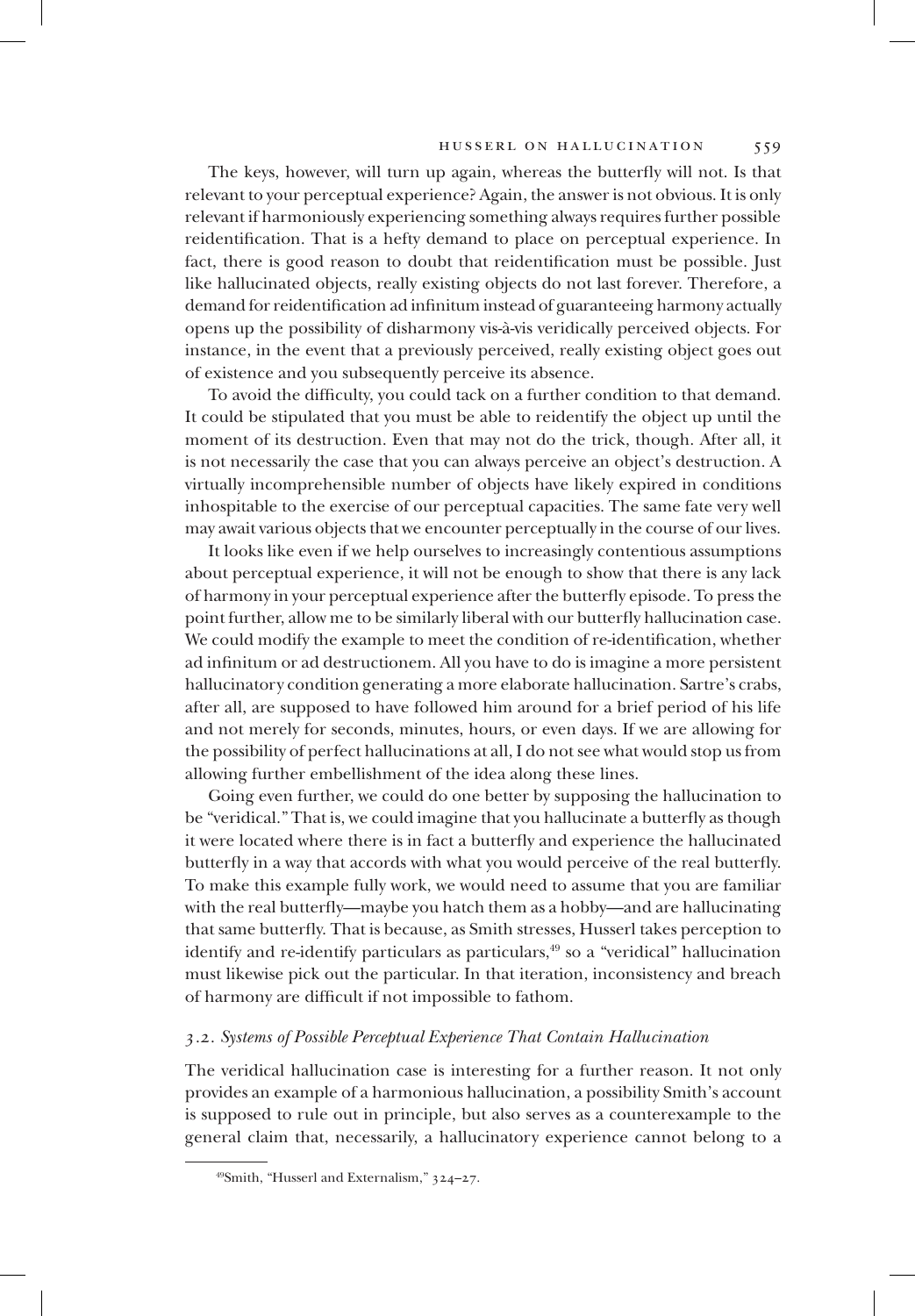system of possible veridical perceptions directed upon a real object.<sup>50</sup> That is, there is supposed to be zero overlap between a system of possible experiences pertaining to a really existing and one pertaining to a hallucinated object. The veridically hallucinated butterfly appears to be inconsistent with that claim. It fits seamlessly into the system of non-hallucinatory perceptual experiences identifying and reidentifying that entity, the real butterfly.

Hopp anticipates this objection and considers several lines of reply.<sup>51</sup> How to reply depends on how exactly the hallucinatory condition is understood. Hopp entertains two possibilities. In one, a mad scientist is responsible for the hallucination and designs it to track the scene before you flawlessly. In my example, we would imagine the mad scientist to be playing a trick on you (an oddly pointless one, but this is a mad scientist we are talking about) where you suffer a butterfly hallucination that maps on perfectly to the experience you are having of that very same butterfly. In a second version, the mad scientist has created a setup that can generate such veridical hallucinations in you, but does not operate it with that intent, only accidentally flipping it on with that effect occasionally.

In response to the first, Hopp suggests that the hallucination is not really a hallucination.<sup>52</sup> The idea is that the reliable causal link between the butterfly and your nervous system in this case ensures that your experience can play the same role as an ordinary perceptual experience. If that is so, it is natural to think there is no important difference between them. But there are non-trivial differences between the two experiences. Your visual system is not properly functioning. The hallucinated object is not the proximate cause of your experience, and it is not clear whether we should say the episode has any "stimulus" at all, in the usual sense (i.e. something affecting your sensory transducers, your retinae). The net result of these observations is not favorable to Smith and Hopp.

After all, the aim of the disjunctivist is to emphasize how hallucination *differs* in kind from perceptual experience proper. And the point of the counterexample is to show that the two are of the same kind and resemble one another in relevant respects. But Hopp's response to the possibility of a hallucination resembling veridical perceptual experience, to the point of also being veridical, is to highlight further, deeper resemblances. He takes this to show that the veridical hallucination is no hallucination at all. But he cannot—and does not explicitly—deny the manifest overlap between the veridical and non-veridical hallucination. Think about it this way. Assume there is a fundamental commonality between non-veridical and veridical instances of hallucination and that, further, as Hopp says, that a similar commonality exists between veridical hallucination and veridical perceptual experience. It is tempting to infer that the commonality must also hold between the non-veridical hallucination and the veridical perceptual experience. A more substantive argument separating veridical and non-veridical cases of hallucination is needed. In lieu of that, Hopp's response reads like a tacit concession, since the entire point of the objection is to show the underlying commonality between hallucination and veridical perceptual experience.

<sup>50</sup>Smith, "Husserl and Externalism," 330–31; and Hopp, *Perception and Knowledge*, 184–85.

<sup>51</sup>Hopp, *Perception and Knowledge*, 185–88.

<sup>52</sup>Hopp, *Perception and Knowledge*, 185–86.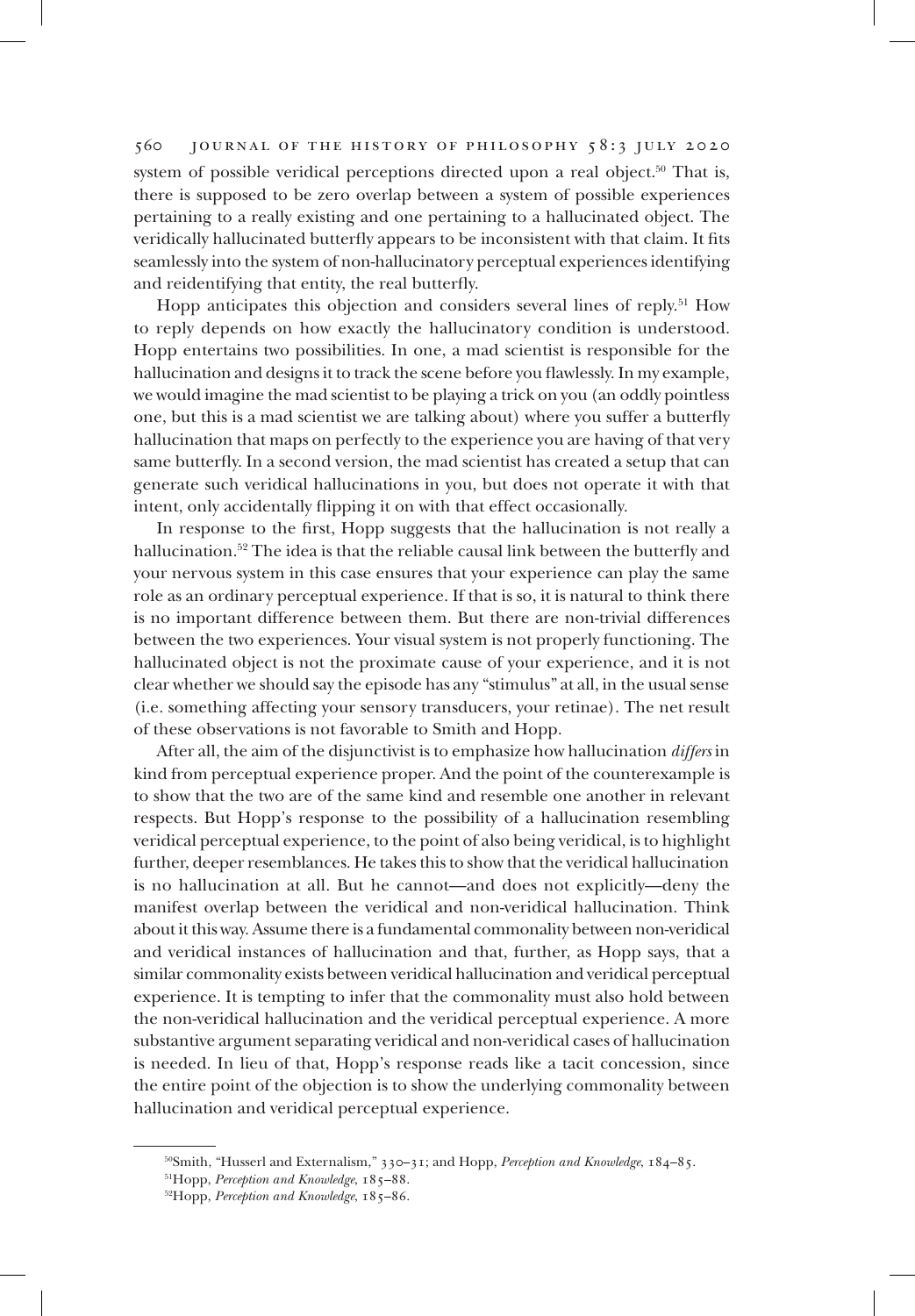As for the second version of the mad scientist case, where it is only by accident that you are caused to suffer hallucination, Hopp adjusts Smith's proposed reading to neutralize the threat of the counterexample. Adapting an idea from Ernest Sosa,53 Hopp suggests that, to qualify as genuinely perceptual, an experience must meet the condition that "in situations not too remote from the actual one, had things been different, my experiences would have been correspondingly different as well."54 Call this the 'safety condition.' To meet it, counterfactual variations in your experiential state must map on to counterfactual variations in your perceptual surroundings. While veridical perceptual experiences meet the safety condition, the veridical hallucination we are currently reflecting on does not. If the perceptual circumstances had been different and the mad scientist hit the same button, the hallucination would not have been veridical, because it would have been the same as it is in the situation we are imagining to be the real one.

Now, think for a moment about the purpose of the safety condition *outside* of the present setting. It is part of a story about how to differentiate knowledge from true belief, and accidentally true belief, in particular. It offers a criterion for a certain kind of success, namely, of epistemic success. It is clear what we gain by adopting the safety condition in the case of knowledge, because it is settled that knowledge is a success state and the point is to figure out what is distinctive about it *as* a success state. In our case, we are trying to determine the nature of perceptual experience. Yet, disagreement among parties involved in the discussion runs deep. One party to the debate, the conjunctivist, holds that both veridical and non-veridical experiences qualify as perceptual in the same fundamental respect, a respect that obviously does not require perceptual experience as such to be veridical. It is only the other party, the disjunctivist, who is inclined to say about perceptual experience something that might ground the analogy with Sosa's safety condition, since for the disjunctivist some forms of perceptual experience are inherently successful (i.e. veridical).

In the case of perception, then, it is not an appropriate dialectical starting point to grant that (some) perceptual experience is successful by nature. Hopp may be right that the safety condition is a good guide for drawing some kind of useful distinction between hallucinatory and perceptual experiences more generally. But he does not give any straightforward guidance, apart from bare assertion, about the nature of the distinction that would support treating it as a distinction cutting to the core of perceptual experience. Meeting the safety condition does not seem fundamental in the right sense (see section 4 below). It does not account for characteristic features of our experience. For the safety condition to do the relevant work, Hopp would need to explain why it is that veridical perceptual experience and hallucination appear to have all of the same phenomenally discernable features, yet the former has them in virtue of meeting the safety condition while the latter has them for some other reason.

Further, the point of the safety condition in the epistemological context is to account for the distinction between knowledge and accidentally true belief, that is, to differentiate two kinds of *successful* states, both successful qua accurate, by

<sup>53</sup>See Ernest Sosa, *A Virtue Epistemology*.

<sup>54</sup>Hopp, *Perception and Knowledge*, 186.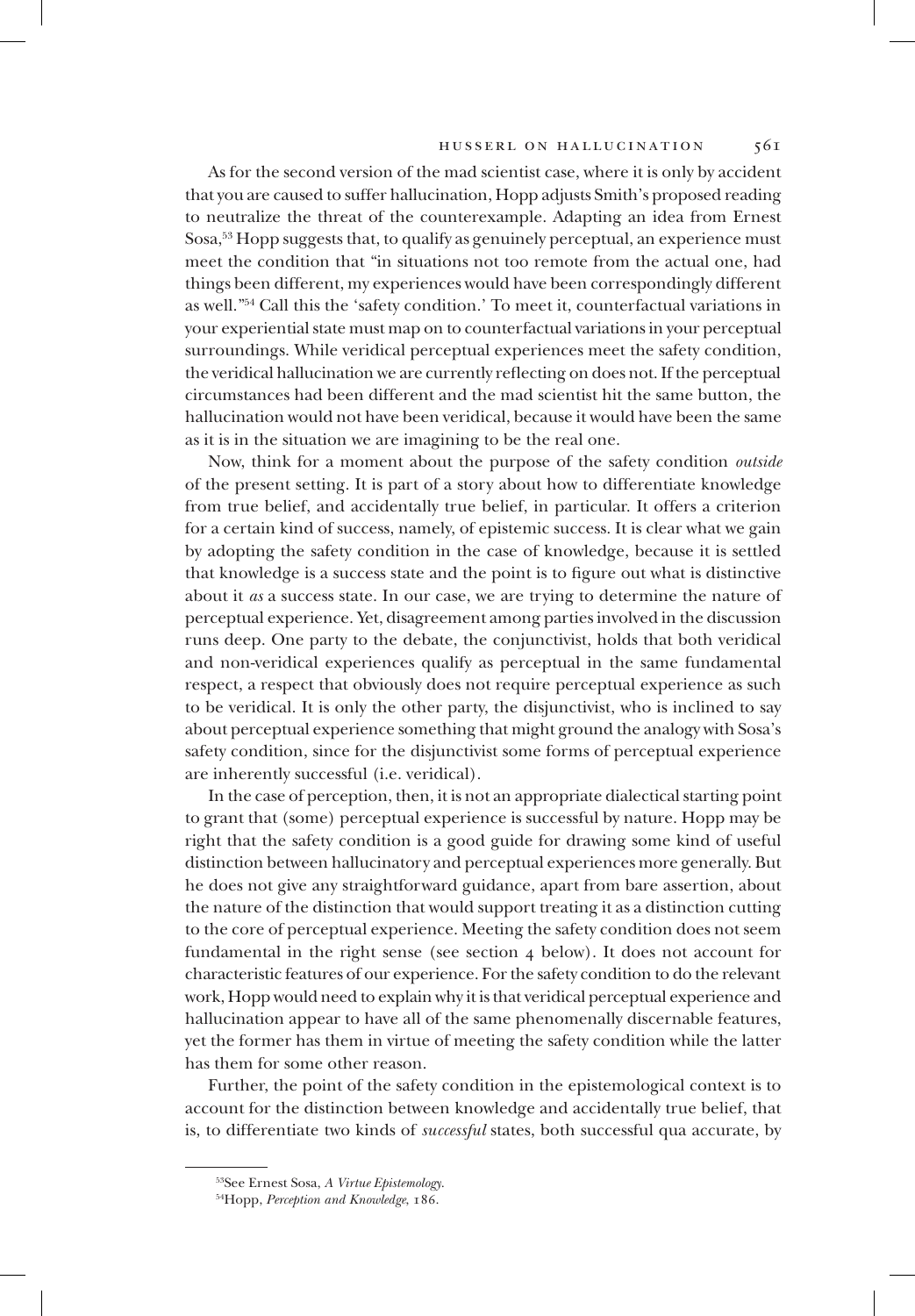accounting for an additional, distinctive kind of success that goes into knowledge and not accidentally true belief, giving the former a special dignity or warrant for its possessor. But accidentally true belief is not deficient in quite the way that a hallucinatory experience is. And it is not ruled out that accidentally true belief and knowledge are in an important respect of the same fundamental nature, as beliefs. The analogy between perceptual experience and knowledge is not as clear cut as Hopp implies.

Absent details motivating and explaining the importation of the safety condition to sort out the relation between hallucination and perceptual experience, Hopp's appeal to the safety condition seems ad hoc and his inference from the applicability of the safety condition to the conclusion that veridical perceptual experience and veridical hallucination differ in their fundamental natures is a non sequitur.

# *3.3. Systems of Possible Perceptual Experience That Fail to Harmonize*

Smith's reading of Husserl apparently grants that illusory and veridical perceptual experience are fundamentally the same sort of experience. It allows for that only on condition that the total system of perceptual experiences of a given really existing object experienced in an illusory way contains a possible experience correcting the illusory one. Smith's view of the line drawn between veridical perception, on the one hand, and hallucination, on the other, now faces an objection not unlike the one Overgaard lodges against Staiti's view of that demarcation. For Staiti, it is the actual future unmasking that marks a hallucination (or illusion) as such, whereas, for Smith, it is a *possible* unmasking. As Overgaard suggests we do for Staiti, here, too, we should question whether the quality of an experience as illusory or hallucinatory depends on how things stand with other perceptual experiences.

I will return to that question at a greater level of generality below (section 3.5). For now, let us just focus on the possibility of persistent illusion as a counterexample to the idea that belonging to a system of possible experiences that is ultimately harmonious is indicative of veridical perceptual experience's fundamental nature. If there are intractable illusions that cannot be resolved perceptually, then it follows that systems of veridical perceptual experience are not necessarily harmonious like Smith claims. More importantly, if that is true, it also follows that belonging to a harmonious system of possible experiences cannot be used to distinguish hallucinatory and veridical perceptual experience, since some (partly) veridical perceptual experiences, those involving persistent illusions, will not belong to corresponding ultimately harmonious systems.

The sort of intractable illusion I have in mind is nicely illustrated by the Müller-Lyer illusion. (Examples could be multiplied.) There is no possible resolution of it within perceptual experience. Because the classic Müller-Lyer is a depiction, it will help to imagine it in modified form. To make the point pertinent to this objection, it must be possible to misperceive an object as having some property that it does not but not possible to correct that misperception. So, let us imagine a case where not a depiction but a real-life, solid, three-dimensional Müller-Lyer setup stands before you. You, of course, misperceive the two objects as differing in the length of their long, horizontal components. There is no way, not within the realm of perceptual experience, to unmask the illusion.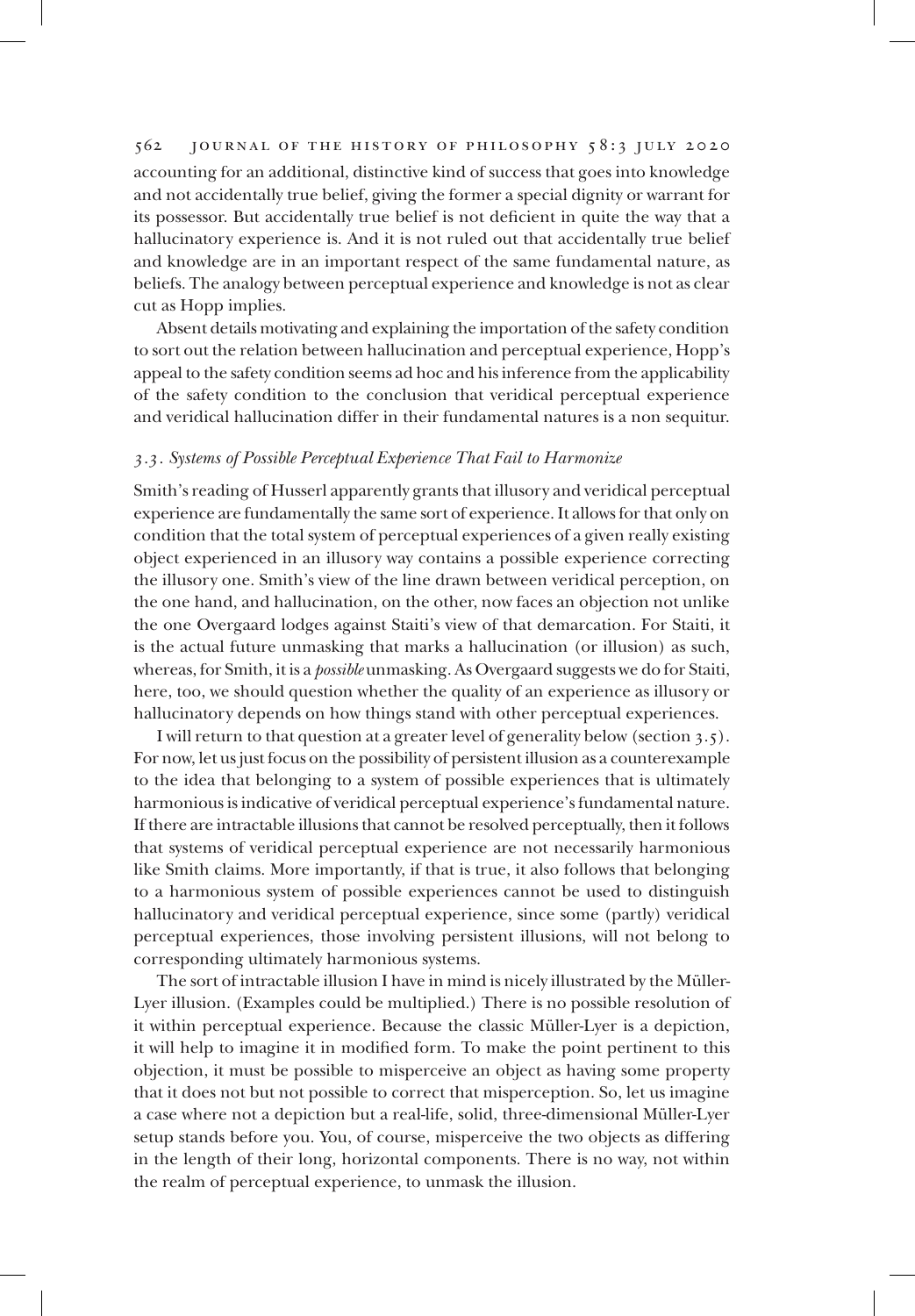You might think that correction is possible here. After all, you only misperceive the horizontal length of the objects when they are presented in certain way. There is no reason to think you could not correctly perceive each object when viewed separately. Nevertheless, the illusion does persist. True, you can perceptually resolve the horizontal lengths of the lines taken individually. But that does not entirely resolve the illusion. You still cannot correctly perceive their *relative* length. In the illusion, part of what you misperceive is precisely their relative length. It looks like one is longer than another. It is not absolute length that stands out here. And it turns out that however you arrange the two objects relative to one another (if we take their depictions as reliable guides), the illusion persists.

Luckily, we can use what we learn from perceiving the two objects separately that they are in fact the same length. You could even interpose a ruler between them showing their sameness of length. But that revelation is a feat of judgment, not perception. With the ruler present, you perceive each object as the same length as the ruler, but not as the same length as each other. The logical relations that hold between our separately formed judgments based on that experience are not written into the experience itself. We may perceive one thing as "the same length as" another. Still, our perceptual capacities are not equipped to take a further step and exploit the transitivity of that relation, which is necessary for resolving the illusion. In other words, the system of perceptual experiences for each of the Müller-Lyer objects contains inconsistencies that are unresolvable.

# *3.4. A Problematic Conception of Hallucination*

So far, the objections I have presented have rested on counterexamples designed to illustrate that the line Smith draws between hallucination and veridical perception does not represent any real, fundamental difference between the two. That suggests it is worth giving a closer look to just how Smith draws that line. While Smith is careful in setting out the notion of veridical perceptual experience, the same cannot be said of his remarks on hallucination. These are largely negative characterizations. One thing Smith is clear about is that hallucinations belong to systems of experience that are not ultimately harmonious and that do not contain any veridical perceptual experiences. Pressing for clarification reveals that the understanding of hallucination Smith attributes to Husserl is untenable.

We can make headway by modeling our conception of hallucination in part on that of veridical perception. To be ultimately harmonious, a system of experience must contain all and only experiences of one particular object in such a way that for any antecedent experience mischaracterizing that object there is some possible subsequent experience correctly conveying what that object is like in the relevant respect. Presumably, ultimately unharmonious systems, those containing hallucinatory experience, likewise bear on one and only one object, the underlying assumption being that we individuate systems of experience based on their object.<sup>55</sup> Assuming, further, that the hallucination is a hallucination of some object, then the system containing the hallucinatory experience in question will contain all possible experiences of that hallucinated object. The failure to harmonize, then, will be among those experiences.

<sup>55</sup>Smith, "Husserl and Externalism," 330.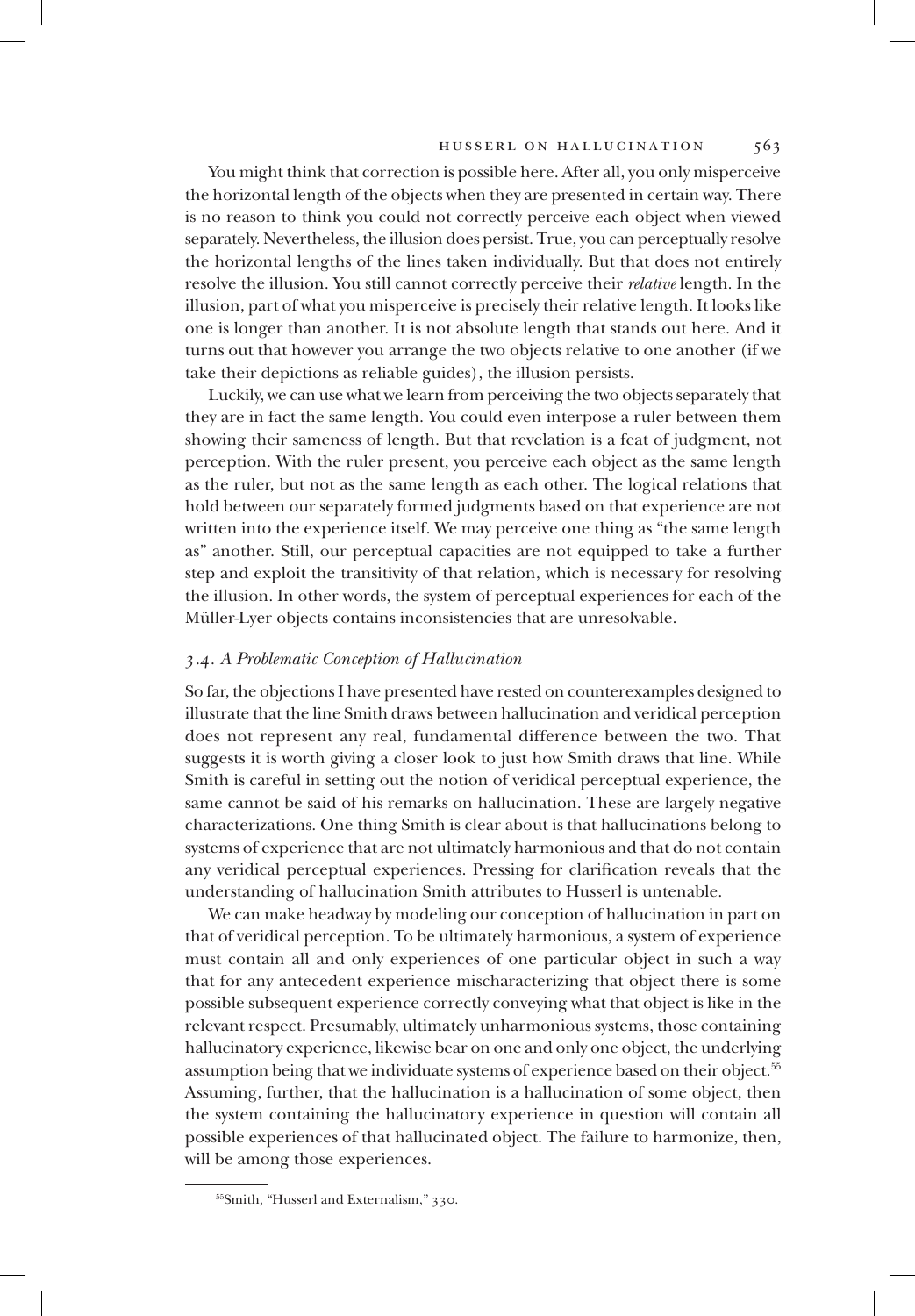What will it mean for them to fail to harmonize? It is not sufficient that the experiences all mischaracterize their object, let us say, as being present before you at the various times and places you appear to experience it, and that none of them get it right. (Of course, except in the unlikely event of veridical hallucination, none of them will get it right.) You might think it is enough for an experience to count as a hallucination if it presents you with an object that is not in fact before you. That will not do, however, because the lack of harmony would be between the experience (i.e. every member of the system) and the world. What we are looking for is a lack of harmony within experience or among experiences.

Smith sheds light on how that might work when he says that, "if the object of some experience is unreal, there is some possible experience of that object in which its unreality is exposed."56 Set aside the problem represented by the counterexample I presented against this idea above and see if we can clear up exactly what it would mean for a hallucinated object to be unmasked, for the hallucinatory object to be exposed as such. Whatever the unmasking consists of, it must feature in the experience itself, somehow, and must concern experience only insofar as it bears on a given object of experience. Any disharmony, whatever it would amount to, between that object and other perceptibilia is immaterial.<sup>57</sup> Note that, for two reasons, the termination of the hallucination does not qualify as unmasking in the relevant sense.

First, as already noted, it is not written into your experience of an object how long it will be around and under what circumstances it will or will not persist. You might think that exposure to objects that have a certain temporal profile (i.e. roughly, as being something that typically has such-and-such, e.g. relatively permanent or fleeting, duration) will produce expectations that they will behave consistently with that temporal profile.<sup>58</sup> Thus, you will expect smoke, shadows, specular highlights, etc., to have a temporal profile much different from, say, boulders, buildings, and the like. And, maybe, if you are a grocery store clerk responsible for stocking shelves, you may have fine-tuned expectations about what items will disappear with what frequency. To generate conflict, this temporal profile must be captured in the content or sense of the object in question, so that it is experienced as having such-and-such a temporal profile. I doubt that this is so.

It might be said that we experience a violation of expectations when something behaves out of line with its typical temporal profile, and that this is reason enough to attribute the relevant temporal content to perceptual experience. That is a weak phenomenal basis for such a substantive claim. It could just as well be that the expectations are cognitive in nature and not perceptual. That even seems likely, as something more straightforwardly thought-like (but maybe still sub-doxastic) seems better suited to gauging different types of objects' relative durability and tracking particular objects' position in their type-bound temporal allotment. So, it is unlikely that we experience things as having any particular temporal profile so as to enable the sort of inconsistency needed on Smith's account. If we did

<sup>56</sup>Smith, "Husserl and Externalism," 329.

<sup>57</sup>Smith, "Husserl and Externalism," 330.

<sup>58</sup>A reply in this vein was suggested to me by an anonymous reviewer, to whom I am grateful for the idea.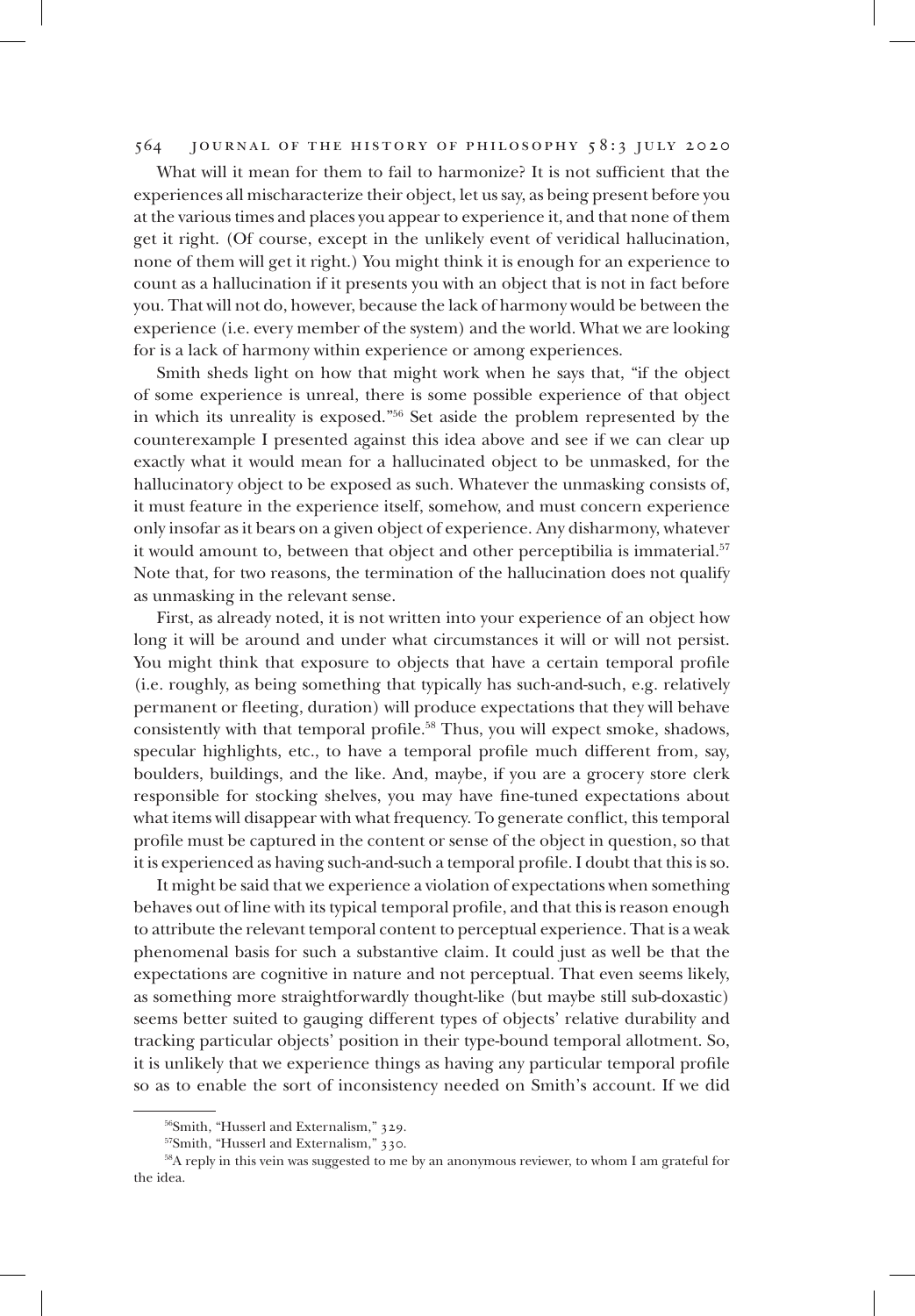experience them that way, moreover, that would still be insufficient to generate the inconsistency. As I will explain in a moment, experiencing something as behaving in an unusual way (e.g. with respect to its temporal profile) need not involve any kind of conflict.

Second, in the event that you no longer experience the hallucinated object, no possible inconsistency can crop up because disharmony, as we have just observed, can arise only among experiences of one and the same object. Once you have stopped hallucinating, necessarily, you are no longer experiencing the hallucinated object and, thus, your post-hallucination experience cannot stand in the right kind of relation with your pre-hallucination experience to create disharmony.

There has to be something about your experience of the hallucinated object that betrays its hallucinatory character. The hallucinated object must unmask itself. Or, more precisely, there must be some possible perceptual experience of it that unmasks it. Husserl gives a clue at how we might develop this idea. He characterizes hallucination as experience that "deviates from the usual content," so that "we have a conflict between what the appearing object requires in the way of supplements or moments and what it actually offers in the mode of appearance."59 That is because certain "moments belonging to the appearance demand, empirically, certain other moments, certain supplements, which are missing here."60 To illustrate, Husserl has us imagine we are confronted experientially with a "half person." We could imagine, similarly, a hallucinated object, any medium-sized dry good, behaving in non-standard ways, maybe fading somewhat (becoming semi-transparent), passing through solid objects, paying no heed to the pull of gravity, etc., as we envision ghosts doing.

In these cases, something is off about the experienced object. The half person is recognized as a person. But people, as we usually experience them, look quite different from this one. Our experience "demands" something of this being that it does not deliver. Let us suppose, further, that something like that is true in other cases of hallucination. We can then generalize and say that a hallucinated object unmasks itself by failing to exhibit, possibly only in subsequent experience, the right experientially detectable traits. Given the type of thing it appears to be (or appeared to have been), it ought to appear some way that it does not. The same goes for illusions. In Husserl's favorite example, you misperceive a mannequin as a person, and this becomes apparent when the mannequin fails to show telltale signs of being a person like moving or making expressive gestures.

The proposal under consideration, then, is that an experience is hallucinatory if it belongs to a system of possible experiences containing at least one other member that unmasks the hallucinatory object as not behaving as objects of its kind standardly do. This suggestion has shortcomings that are significant enough to warrant its rejection. To begin, it is not clear that this conception of hallucination does what it sets out to do. The unmasking in question involves a conflict between experiences of a particular object and exemplary or normal experiences of objects of its kind rather than between other experiences of that same particular object.

<sup>59</sup>Husserl, Hua 23:133/*Phantasy*, 147n43.

<sup>60</sup>Husserl, Hua 23:146/*Phantasy*, 171.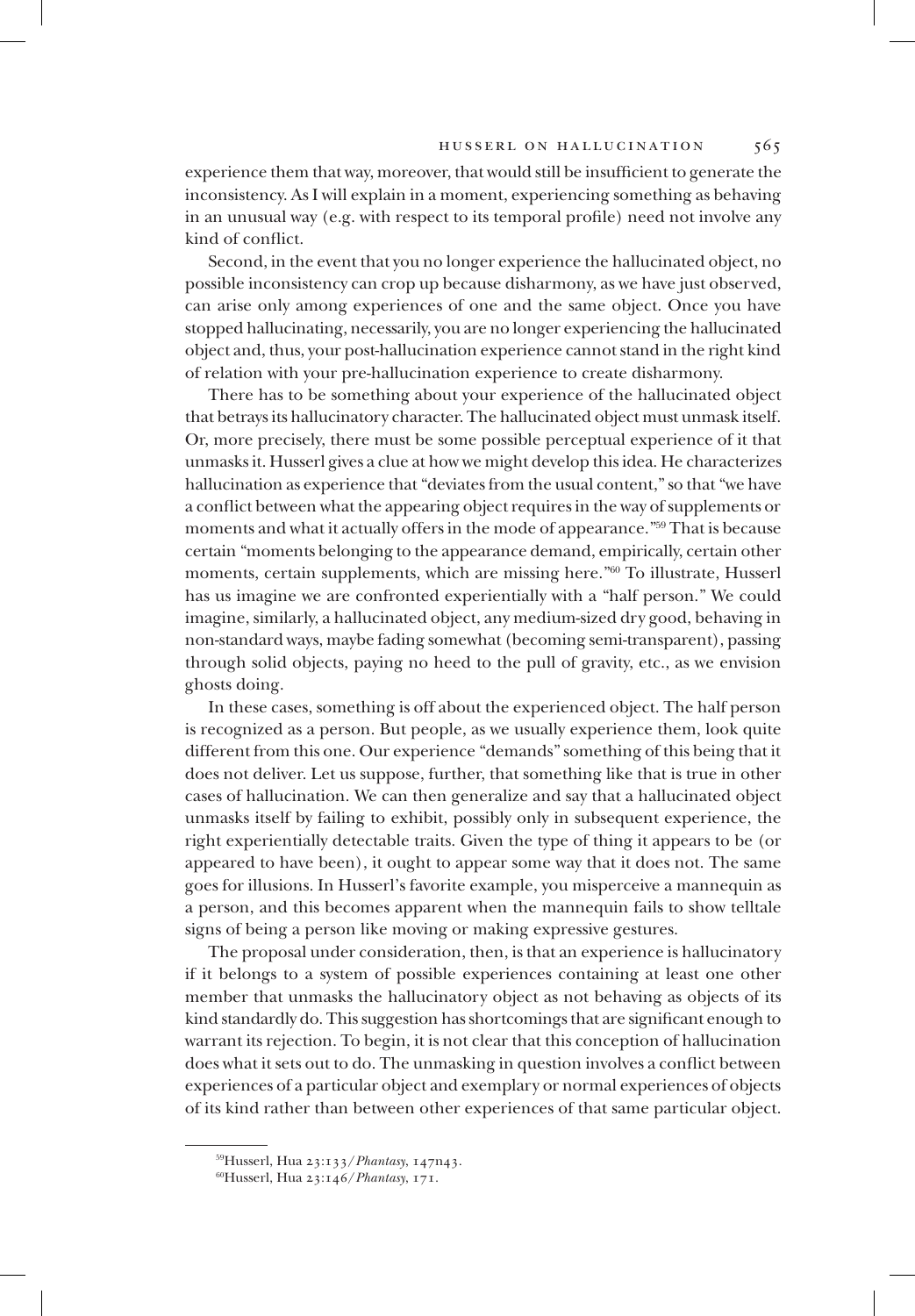Given this, if the encounter with the half person indicates anything, it is that the perceived entity is non-standard, atypical in some respect. It does not indicate anything about the experience. Many veridical perceptual experiences are of nonstandard or unusual items and do not for that reason qualify as hallucinatory (or illusory) in the relevant sense.

It will not help if, as might be suggested at this point, we require the unmasking to involve conflict between experiences of the hallucinated object, so that, perhaps, you experience a half person that once was a whole person. There is a conflict in this case between what you experience now and what you (could) have experienced previously. The violation of expectations or, more importantly, the conflict that this violation signals, however, bears no relevant difference from that involved when the object experienced has simply undergone change, transforming from an ordinary token of its type to one deviating from that type. The point is that, by this standard, many, if not all, systems of possible perception will count as ultimately unharmonious, given that the object their constituent experiences all identify can undergo the relevant sort of deviation from the norm (relative to a particular object), thus triggering the type of uncanny experience Husserl describes.

Ultimately, the suggestion that we understand disharmony this way presents neither a necessary nor sufficient condition for hallucination. I have just indicated that plenty of ordinary episodes of veridical perceptual experience will meet this criterion for inconsistency. So, meeting the criterion is not enough. It is not sufficient to guarantee that a given experience is a hallucination (or illusion). It would likewise be a stretch to suppose that exhibiting this kind of inconsistency is necessary for an experience to count as a hallucination. That is obviously not true. People have hallucinations (or can have hallucinations), I take it, that are not inconsistent in this way.

However, to keep with Smith's general approach, the idea would have to be that for any given hallucinated object, there is some possible experience of it that would engender the relevant kind of inconsistency. That is, the criterion is meant to apply to systems of possible experience, not to experiences taken individually. If that is true, it is trivially true. Supposing we are not taking on toxic metaphysical baggage, the hallucinated object could undergo the pertinent sort of "change," deviating from its apparent kind or from how it once seemed to be, and be accompanied (necessarily, presumably) by corresponding hallucinatory experiences. If that can be said of hallucinated objects, surely an analogous claim applies equally to systems of possible veridical perceptual experience. So, the price of offering this as a necessary condition is triviality. The value of this as a criterion for disharmony lies solely in what it does to help us see how systems of hallucinatory and veridical perceptual experience differ. Unmasking, as we are currently thinking of it, does not do that.

# *3.5. Failure to Get to the Fundamental Nature of Perceptual Experience and Hallucination*

Set aside the preceding objections. Assume, for the sake of argument, that systems of possible perceptual experience are all ultimately harmonious, that systems of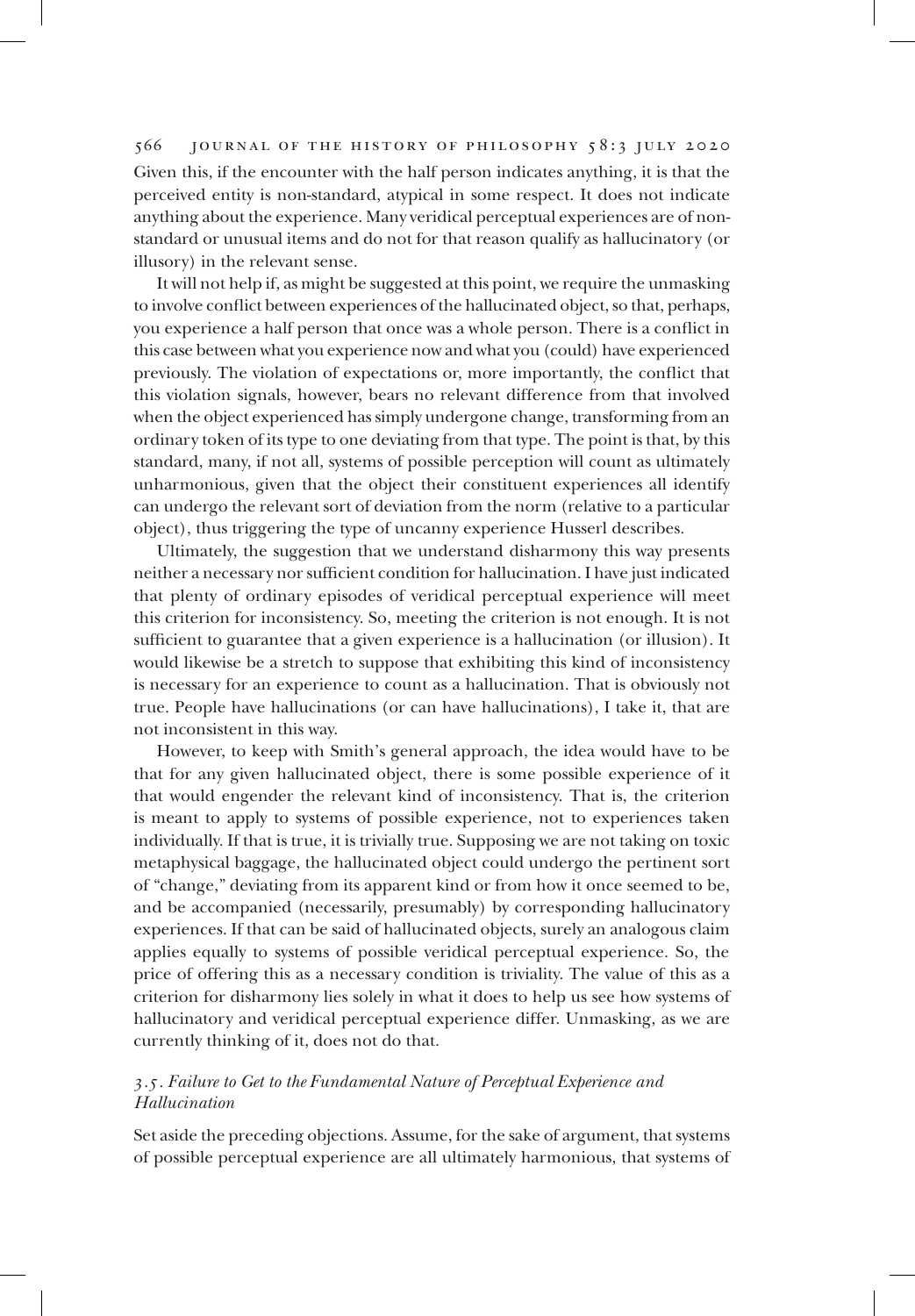hallucinatory experience are ultimately unharmonious, that no system of possible experiences contains both perceptual and hallucinatory experience, and that there is nothing inherently problematic about Smith's understanding of hallucination as belonging to ultimately unharmonious systems of experience. Still, I have the lingering suspicion that Smith's account does not show that hallucination and veridical perceptual experience fundamentally differ in kind. What strikes me as questionable is how the fundamental nature of the two kinds of perceptual experience is determined.

To determine an experience's fundamental kind, Smith relies crucially on the relation it stands in to other possible experiences as part of a system of experiences containing them, where they all share certain features and the system itself has certain properties. In the case of perception, the experience must belong to a system whose members all identify the same object as the same and where the system itself ultimately harmonizes, that is, contains for any antecedent misconstrual of the system's target object a subsequent experience correctly construing it in the relevant respect. In the case of hallucination, an experience is hallucinatory if it belongs to a system of possible experiences that is ultimately unharmonious and so contains some possible experience that unmasks the hallucinated object as unreal.

If that is all true, then we have a reliable guide for telling apart perceptual experiences and hallucinations. And it would be true that all perceptual experiences and no hallucinations are object-involving. We can even say that they are different kinds of experience, because there is something that is true of all and only the one sort but not the other and vice versa. But are they *fundamentally* different kinds of experience? Do they have different *natures*? What suggests to me that we should answer in the negative to those questions is that, despite the differences Smith mentions, a token perceptual experience and a token hallucination may have all the same kinds of features, differing only in the relation they happen to stand in with respect to other experiences, and other *possible* experiences, at that.

Let us consider the evidence in favor of there being a common structure shared by perceptual experiences and hallucinations as Husserl thinks of them. First, it is well known that Husserl attributes to both the feature of "presence in the flesh" or "presence in person" (*Leibhaftigkeit*): "To perceive a house means to have the consciousness . . . of a house standing here in the flesh. How matters stand with the so-called existence of the house . . . —about all that nothing is said."61 This is Husserl's way of highlighting the directness and immediacy that is distinctive of how objects are presented in perceptual experience—and hallucination—but not in memory, imagination, and thought more generally. Perception and hallucination alike present objects as present in the flesh and no other kind of mental state has this feature. That is a deep commonality in their fundamental nature.

A number of further commonalities are apparent in Husserl's discussion of "modalization."62 Husserl thinks of perceptual experiences as involving a "mode." The default mode is a belief-like quality that he often refers to as a kind of certainty.

<sup>61</sup>Husserl, Hua 16:12–13*/Thing and Space*, 14–16; Hua 3:97/*Ideas* I, 102; Hua 3686–87; and Hua 38:11.

<sup>62</sup>Husserl, *Experience and Judgment*, 87–101; and Hua 11:25–64/*Passive Synthesis*, 63–105.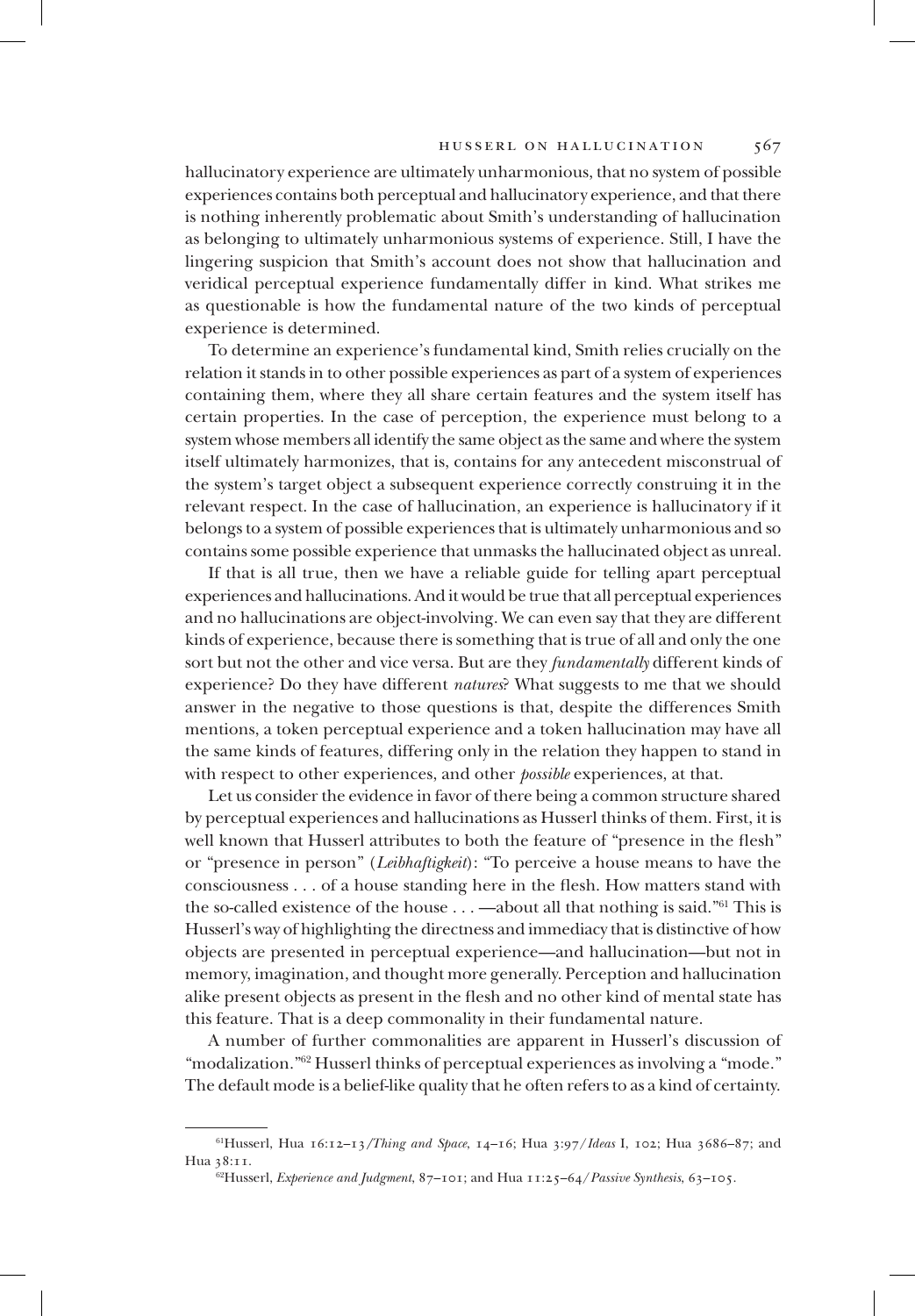Modalization occurs when some stretch of perceptual experience switches modes, for example, from certainty to doubt or possibility. For instance, you might see what looks to you like a person, and in the course of perceiving them it may happen that your perceptual uncertainty erodes, turning into uncertainty or doubt as you waver between perceiving what is before you as a person and as a mannequin.<sup>63</sup> Husserl routinely describes episodes with that profile as modifications. These modifications are precisely the stuff that harmonization or failure to harmonize is made of, as modalization occurs not only within continuous stretches of perceptual experience, but also between distinct token perceptual experiences.

When an illusion is corrected or a hallucination is unmasked, that is an instance of modalization.<sup>64</sup> How, then, is thinking about modalization supposed to bring out the commonalities between perception and hallucination? Well, illusions and, by extension, hallucinations are understood to be *modifications* of perceptual experience. That is, it is not as if there are heterogeneous perceptual and hallucinatory elements mixed up in experience or that perceptual experience temporarily breaks off during hallucination. Rather, there is continuity. Husserl thinks of perceptual experiences as interacting with illusions and hallucinations in a way that just is not possible with any other kind of experience. It is natural to think that is because of the shared nature of veridical and non-veridical experience and the diverging nature of perceptual experience, veridical or not, and, for instance, what I learn from another's testimony.

Husserl enumerates several commonalities between the good case (veridical perception) and the bad case (illusion or hallucination). They both involve sense data, even the very same sense data, and they both involve an apprehension, interpretation, or construal of those sense data, by virtue of which the sense data come to present mind-transcendent objects.<sup>65</sup> From what we have seen earlier, it is evident that they have modes, and can have the same mode (e.g. certainty or doubt).66 And, importantly, this certainty is distinctively perceptual and not reducible, for Husserl, to belief, thus being common to perception and hallucination, but not thought. Finally, perceptual experience and hallucination can share not only the very same (i.e. type-identical) sense data, but even (some) of their content, that is, what the sense data function to present or what the object of experience is taken to be in that experience. $67$ 

None of what Smith (or Hopp or Overgaard) says includes a denial of any of those commonalities. I think they are sufficient for us to lump together perceptual experiences and hallucinations into a common kind as fundamentally the same. Even if we concede—which I do not actually recommend, based on the arguments I presented above—that there is something like Smith describes that all hallucinations have in common but that veridical perceptual experiences lack and vice versa, I fail to see why that is a difference that makes a difference

<sup>63</sup>Husserl, Hua 11:30–33/*Passive Synthesis*, 69–72.

<sup>64</sup>Husserl, Hua 9:43–44, 127, 141/*Phenomenological Psychology*, 59–60, 165, 184; and Hua 11:33–36/ *Passive Synthesis*, 71–75.

<sup>65</sup>Husserl, Hua 9:127/*Phenomenological Psychology*, 165; and Hua 11:34/*Passive Synthesis*, 73.

<sup>66</sup>Husserl, Hua 9:141/*Phenomenological Psychology*, 184; and Hua 11:33/*Passive Synthesis*, 72.

<sup>67</sup>Husserl, Hua 11:34/ *Passive Synthesis*, 73.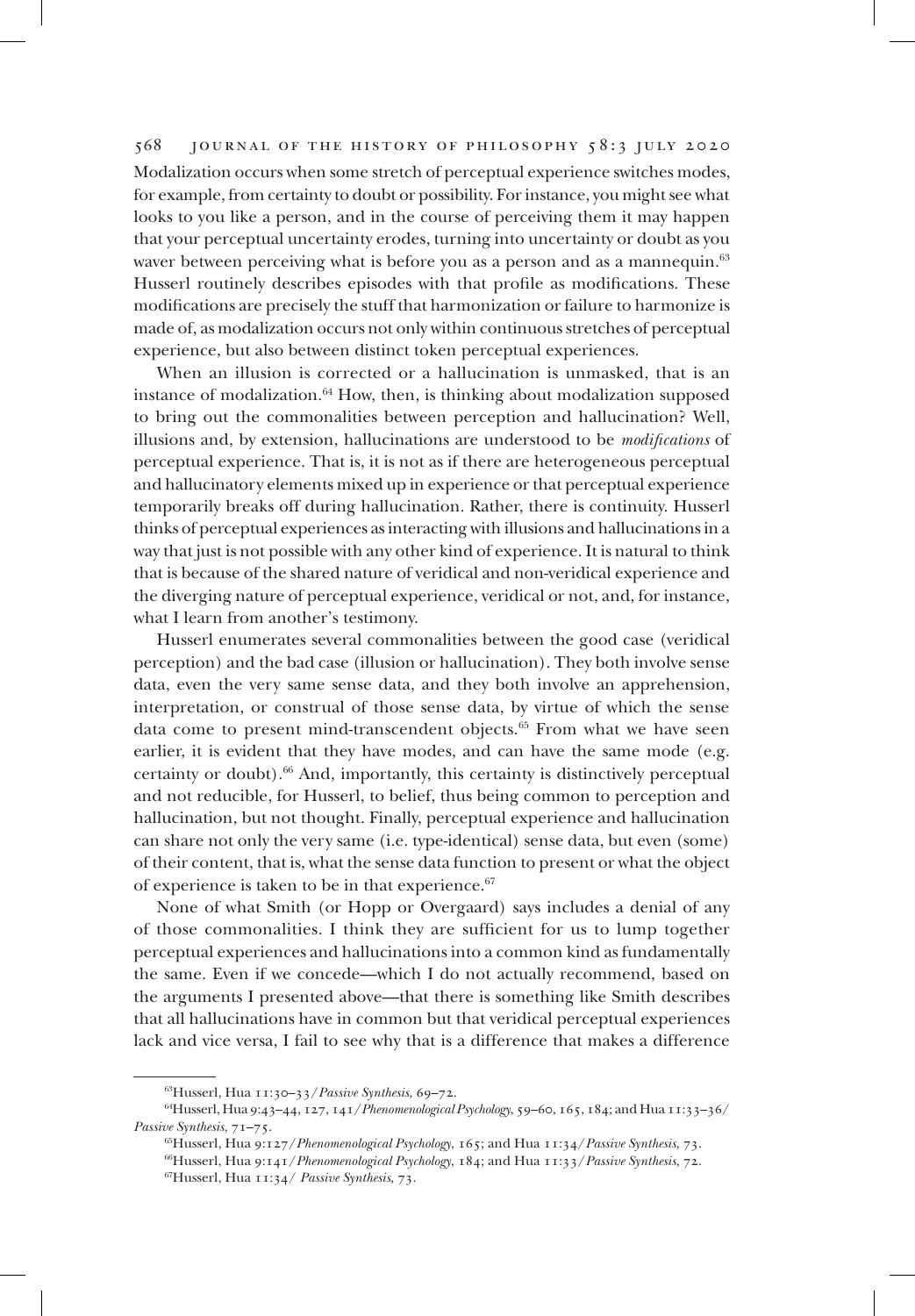or that should outweigh considerations about the distinctive structural features they both share. The commonalities I have just related from Husserl's account consist of shared *intrinsic* features of the experiences. What separates perceptual experience and hallucination, for Smith, is not any kind of intrinsic feature, but their respective *relational properties*, that is, the relations they bear to systems of possible experience centered on particular objects.

If you want to know what something's nature is, surely you want to know about its distinctive intrinsic properties, and not its relational properties, unless the latter include distinctive internal relations, which, in the end, are grounded in and can be chalked up to intrinsic properties anyway. But the relational properties Smith appeals to are grounded in intrinsic properties—namely, the experiences' content, especially the core of it that enables reference to a particular object—that are in fact shared by perceptual experiences and hallucinations. It follows, I submit, that Smith's attempt to piece together a Husserlian disjunctivism fails because he has not given us an account of the fundamental nature of perceptual experience and hallucination and that the evidence I have presented from Husserl strongly favors a conjunctive reading of his view of perception and hallucination.

# 4 . a conjunctive reading of husserl

The foregoing discussion lends some at least prima facie support for a conjunctive reading of Husserl. I have suggested that the alternative readings are either seriously underdeveloped, like the illusionist reading (section 3), or face numerous objections, like Smith's disjunctivist reading (section 4). I also, in response to Smith's disjunctive reading, presented evidence in favor of a conjunctive reading by laying out some common core features belonging to both perceptual experience and hallucination as Husserl understands them (section  $3.5$ ). That, I think, goes a long way in response to what I would call 'Overgaard's Challenge.' Overgaard's Challenge, directed to proponents of conjunctive readings of Husserl (and to Romano, $68$  in particular), is to locate a textual basis in Husserl's writings for something more than the claim that, as far as the subject of experience can tell, any given experience could turn out to be a hallucination. The latter is only a claim about our ability to tell apart perceptual experience and hallucination and not yet a claim about their fundamental nature.<sup>69</sup> In closing, I will offer what I take to be compelling support for a conjunctive reading of Husserl that meets this challenge.

A first line of response to Overgaard's Challenge arises from further reflection on the matter of indiscriminability. Suppose you are looking at two objects, two medium-sized dry goods that look exactly alike to you. The fact that you cannot tell them apart obviously does not mean they are the same. Your experience does not necessarily disclose their nature, or, at least, not all of it. Husserl's example of the mannequin misperceived as a person shows that. The two have very different natures despite looking (we imagine) identical. So, in many cases it is a stretch to infer from indiscriminability to sameness of nature. But are the experiences we are interested in like that? Or, would Husserl think of them that way? I am not so sure.

<sup>68</sup>See Romano, "Must Phenomenology Remain Cartesian?"

<sup>69</sup>Overgaard, "Perceptual Error, Conjunctivism, and Husserl," 12–13.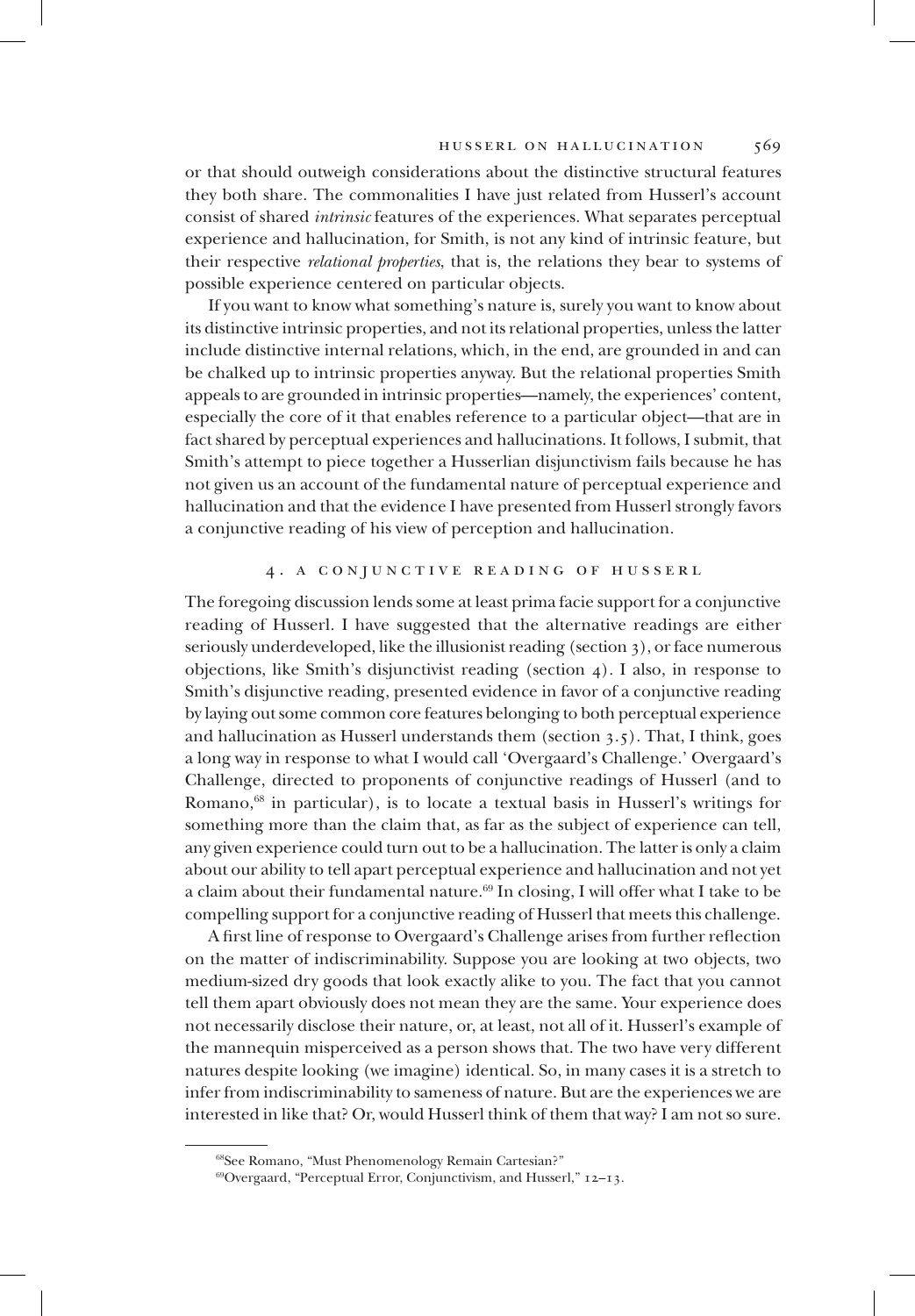Husserl is of the view that, at least when attended to with careful reflection, all there is to know about a given mental state's nature can be discerned by having and reflecting on exemplars of that kind of mental state. This is how he typically proceeds in his work and what he recommends in describing his method of eidetic variation.<sup>70</sup> That approach is premised on his view that mental phenomena, unlike mind-transcendent phenomena, can be "adequately" or "absolutely" given.71 Mental states have no hidden interior or occluded parts, everything is (potentially) open to view. That is because, Husserl claims, "the sort of being which belongs to the mental process [*Erlebnis*] is such that the latter is essentially capable of being perceived in reflection."72

Despite the boldness of that last quoted remark, Husserl acknowledges that there are limits to our reflective powers that make determining the nature of our mental life a less than straightforward affair.<sup>73</sup> Reflection is like 'external perception' in that our awareness, by virtue of its foreground/background structure (both at a given moment and diachronically) may preclude us from attending to a mental phenomenon exhaustively. What falls into our attentive regard is not all that is available to reflection. Husserl is nevertheless emphatic that, analogous limitations notwithstanding, the mental is available in a distinctive and privileged way in comparison to the physical.

On the one hand, noetic aspects of experience—the recessive or largely unnoticed characteristics of experience that account for our intentional directedness toward things—are available as proper parts of experience and of reflection on it.<sup>74</sup> On the other hand, noematic aspects—experienced objects' modes of appearing, what they are presented as being—are available as necessary "correlates" of noetic aspects.75 Noematic aspects are grounded in noetic ones, the latter involving a kind of "sense bestowal" (*Sinngebung*), and, presumably thanks to that grounding, claims about the noema can always be justified by reflection, for instance, on "the mental process of perceiving," so that the noema is understood "just as it is offered to us when we inquire purely into this mental process itself."76 Thus, the "mental process" (*Erlebnis*), the intrinsically conscious experience with its internal, noetic components, is for the noema the proper locus for reflection on its noematic correlates.

Further, setting aside the primacy of the mental in reflection and the standard of "adequacy" that it alone meets, Husserl holds generally that first-hand experience is indispensable for revealing things' natures, what is true of them universally or by essence.77 So, as difficult as it may be to ascertain the natures of veridical perceptual experience and hallucination, we have every reason to think that such differences, if they exist, can be made manifest in experience.

If that is right, then the only way to discover the nature of hallucination or perceptual experience is to have those experiences and reflect on relevant

<sup>70</sup>Husserl, Hua 9:53–60/*Phenomenological Psychology*, 72–81.

<sup>71</sup>Husserl, Hua 3:73–79/*Ideas* I, 86–72.

<sup>72</sup>Husserl, Hua 3:84/*Ideas* I, 99; and Zahavi, "Phenomenology of Reflection," 177–90.

<sup>73</sup>I am grateful to the anonymous reviewer who recommended consideration of this issue.

<sup>74</sup>Husserl, Hua 3:82–83/*Ideas* I, 97–88; and Hua 9:117/*Phenomenological Psychology*, 152.

<sup>75</sup>Husserl, Hua 3:187–88/*Ideas* I, 220–21.

<sup>76</sup>Husserl, Hua 3:182/*Ideas* I, 214.

<sup>77</sup>Husserl, Hua 9:74/*Phenomenological Psychology*, 98–99.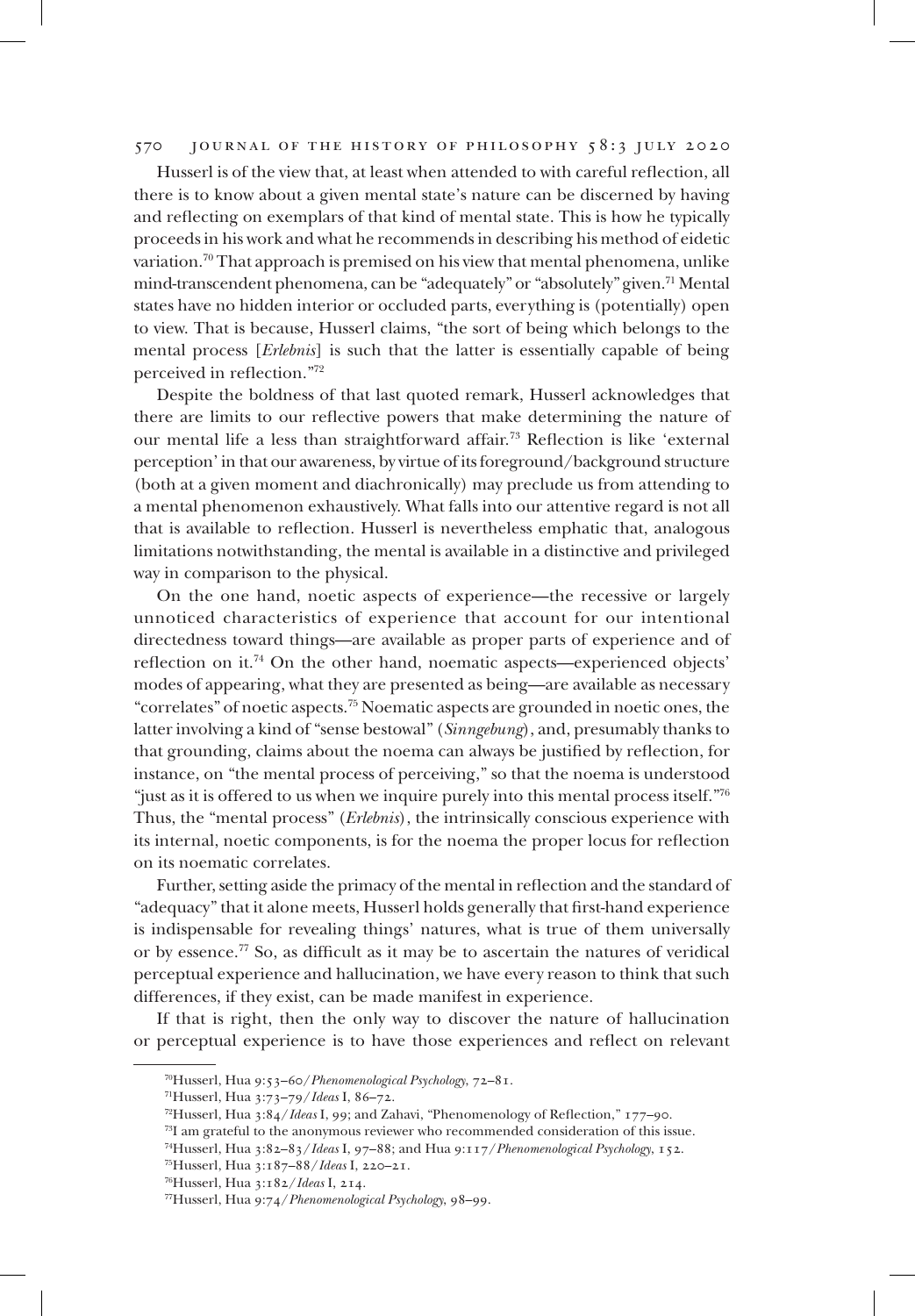exemplars. Then either hallucination has some distinctive nature other than that of veridical perceptual experience and can always in principle be distinguished from veridical perceptual experience or it does not have a peculiar nature and cannot necessarily be distinguished in that way. Proponents of conjunctive and disjunctive readings alike acknowledge Husserl's admission of the possibility that hallucination may be indistinguishable from veridical perceptual experience.<sup>78</sup> Husserl's remarks to that effect are too numerous and too unambiguous for this to be a point of contention.<sup>79</sup> So, it is far from implausible to think that, taken with the background ideas just mentioned, such comments commit Husserl to a form of conjunctivism.

What I have just said is borne out by an examination of Husserl's comments on hallucination and perceptual experience. Consider the sort of passage that tempts readers like Romano to interpret Husserl as a conjunctivist:

If I perceive a house, then, . . . however things may stand with this causal relation and whether or not there is something to be said against it, it can in any case be made evident that a relationship of consciousness is contained in the lived experience of perceiving itself, and indeed a relation to the house perceived in it itself. It can happen that later on I become correctly convinced that I have fallen victim to an illusion. But previously I did have purely the consciousness "house-existing-there"; descriptively it is no different from any other perceiving. Of course there can be no talk of external-internal psychophysical causality if the house is a mere hallucination. But it is clear that the momentary lived experience is in itself not only a subjective lived experiencing but precisely a perceiving of this house. Therefore, descriptively, the object-relation belongs to the lived experiencing, whether the object actually exists or not.<sup>80</sup>

Here we find Husserl clearly giving voice to the idea that hallucination may be indistinguishable from veridical perceptual experience. Overgaard's Challenge is to identify something more substantial, namely, a claim "about the metaphysical nature of veridical perceptual experiences."<sup>81</sup> The point I want to make in quoting this passage is that there is no clear line for Husserl between comparing what two experiences are like to have and what all goes into their metaphysical nature. This is apparent from his use of the term 'descriptive' and its cognates, which shows up in other passages expressing the same idea, such as the one Overgaard cites.<sup>82</sup>

To contemporary ears, Husserl's remark that "descriptively, the object-relation belongs to the lived experiencing, whether the object actually exists or not" may sound like a report on what the experience is like, a report only concerning its phenomenal character and thus falling far short of being a claim about its fundamental nature. But that is not at all how it should be understood.<sup>83</sup>

In speaking of an experience's descriptive features, Husserl means precisely to identify its fundamental nature, not merely to convey only certain superficial

<sup>78</sup>See Romano, "Must Phenomenology Remain Cartesian?" and Overgaard, "Perceptual Error, Conjunctivism, and Husserl," respectively.

<sup>79</sup>Husserl, Hua 38:133; *LI* 2:83, 137; Hua 16:12/*Thing and Space*, 14; Hua 9:22–23/*Phenomenological Psychology*, 31–32; Hua 11:36–37/*Passive Synthesis*, 376–77; and Hua 36:86–87.

<sup>80</sup>Husserl, Hua 9:22–23/*Phenomenological Psychology*, 31–32.

<sup>81</sup>Overgaard, "Perceptual Error, Conjunctivism, and Husserl," 13.

<sup>82</sup>Husserl, *LI* 2:83.

<sup>83</sup>Husserl, Hua 9:23/*Phenomenological Psychology*, 32.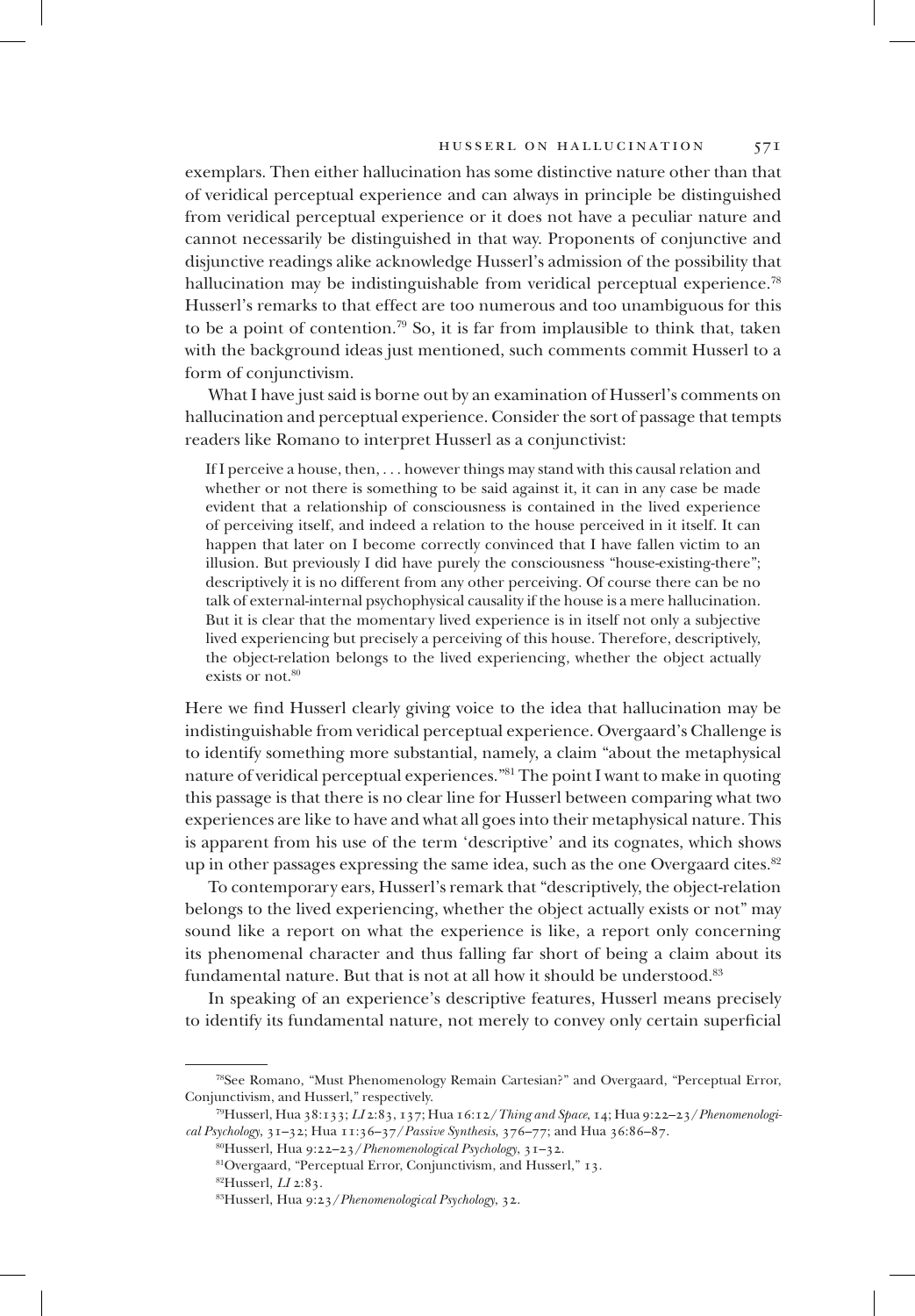aspects of it. When embarking upon phenomenological description of our experiences, he says, "We must ideate universal essences and essential connections in such experiences."84 Phenomenology, as a descriptive enterprise, renders accessible "Whatever can be apprehended eidetically in pure intuition as belonging to reduced mental processes, either as a really inherent component part or as an intentional correlate of the latter."85 So, when Husserl says two experiences are descriptively the same, that does not just mean they are subjectively indistinguishable. If the description is properly carried out, then they also have the same really inherent component parts and intentional correlates, to borrow Husserl's idiom.

True, Husserl's view leaves room for the possibility that there is an undetected difference (though not for an undetectable difference). After all, I noted, Husserl concedes that our reflective regard cannot catch everything of significance in its net all at once. However, Husserl's own analyses point to convergences rather than divergences in nature between veridical perceptual experience and hallucination. (On that score, recall some of the points, e.g. about modalization discussed earlier in section 3.5. More on that in a moment.) Given that, the mere possibility that some difference could turn up does mean that we have to be open to that eventuality, but hardly means that we should significantly discount the commonalities Husserl highlights. The burden lies on the shoulders of the Husserlian disjunctivist to identify a relevant (i.e. fundamental) difference, whether recorded in Husserl's own ruminations on the matter or found in our own reflection.

I think that this first line of response is sufficient to dispose of Overgaard's Challenge. Nevertheless, to seal the deal, I want to return to the argument I made earlier, in addressing Smith's reading of Husserl, that Husserl's comments on perceptual experience and hallucination often present the two in terms of their fundamental commonalities, which supports a conjunctive reading (section 3.5). In reply, it might be said that disjunctivism is consistent with there being commonalities between veridical perception and hallucination. In that case, it will not suffice to rule out disjunctivism just to identify features shared by the two kinds of experience.

If that is right, there are nevertheless constraints on those commonalities. Some features can be shared by veridical perceptual experiences and hallucinations, but not all features can. So, we need a way to differentiate those features. That is not a point we can dwell on at length here. In lieu of that, let us work with Heather Logue's proposal:

according to disjunctivism, the good and bad cases [i.e. veridical perceptual experience and hallucination, respectively] have no reasonably specific, fundamental experiential commonalities. A reasonably specific experiential commonality is fundamental just in case it characterizes what the experiences fundamentally consist in, i.e. each experience satisfies all other psychological characterizations ultimately in virtue of having the common property.86

<sup>84</sup>Husserl, *LI* 2:112.

<sup>85</sup>Husserl, Hua 3:139/*Ideas* I, 167.

<sup>86</sup>Logue, "Good News for the Disjunctivist," 112.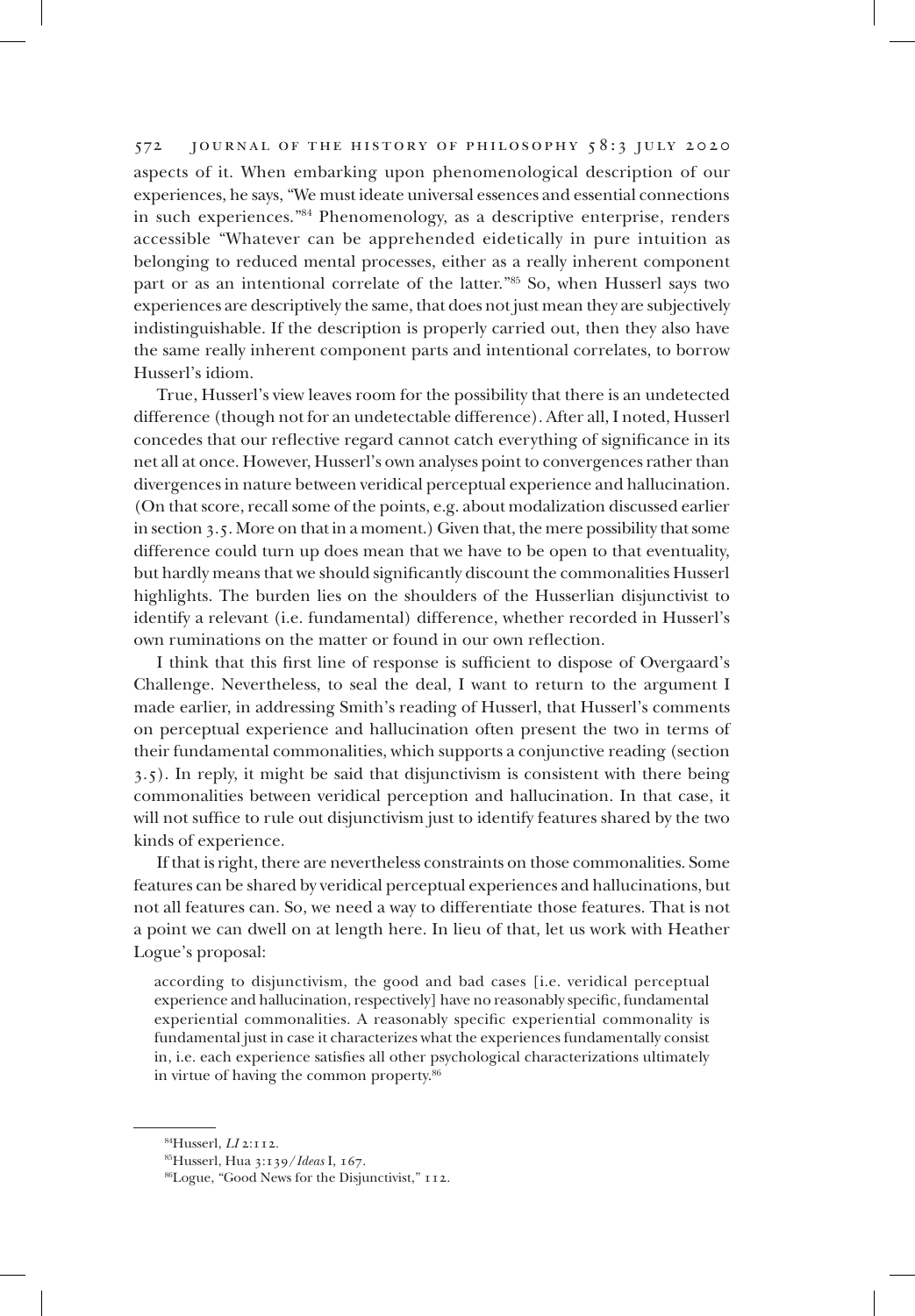The requirement of being reasonably specific nearly goes without saying. The fact that the two kinds of experience, veridical perception and hallucination, are mental states or are conscious fails in this regard, as neither characterization is informative about *these* kinds of experience as opposed to others. Logue's suggestion, then, is that a disjunctivist can admit commonalities between two kinds of experience as long as they do not include any peculiar or characteristic ("reasonably specific") feature that is fundamental to the two kinds of experience in the sense that all their other features belong to them at bottom because the possess the one in question. Let us call commonalities that are reasonably specific and fundamental in this sense 'conjunctive commonalities,' since their existence entails conjunctivism, and let us call commonalities that do not satisfy that description 'disjunctive.'

We need to ask, then, whether the commonalities Husserl ascribes to veridical perceptual experience and hallucination commit him to a conjunctive or disjunctive view, that is, whether they are conjunctive or disjunctive commonalities. We can do that by figuring out what explains the indistinguishability of certain hallucinations and veridical perceptual experiences. One disjunctive (i.e. nonfundamental) feature they share is their phenomenal character, what it is like to have them. That certainly seems to follow from their indistinguishability, given that we have no reason to think our ability to distinguish them is in any way defective. If what explains this commonality between the two winds up being the same thing, then we have a good candidate for a conjunctive commonality. Disjunctivism, by contrast, can only be maintained if the phenomenal character of veridical perceptual experience and hallucination receive separate explanations appealing to distinct (i.e. unshared) fundamental features.<sup>87</sup>

For Husserl, the sameness of appearance in veridical perceptual experience and hallucination is grounded in an underlying sameness of other more basic features. That is, Husserl seems to attribute conjunctive commonalities to them. I believe that is true of the commonalities I mentioned earlier (i.e. the mode, sense data, and intentional content ['noematic content']) that can feature identically in veridical perceptual experience and hallucination. On some occasions Husserl bundles together the sense data and intentional content, jointly referring to them as "perceptual appearance." With that in mind, here are a few pertinent quotations:88

<sup>87</sup>Logue, "Good News for the Disjunctivist," 115.

<sup>88</sup>In the quoted passages and others cited here, Husserl speaks of both hallucination and illusion. His usage of these terms suggests that he sees no theoretically salient distinction between the two. In Hua 38: 125–26, he includes them both under the heading *Falschnehmung*, the idea being that they are both erroneous experiences, distinctive, says Husserl, due to their ability to bring to intuitive sensory consciousness things that do not exist (Hua 38:126, 128, 129, 136). Indeed, while Husserl does recognize some difference between illusion and hallucination, he sometimes uses 'illusion' and 'illusionary' as blanket terms for erroneous perceptual experiences (*including* hallucination), that is, as equivalent to his use of *Falschnehmung* in Hua 38. Husserl's comments in Hua 23:239, 279, 407/ *Phantasy*, 293, 337, and 480 are illustrative. In one passage he clarifies his meaning when using the term 'illusionary' as intended to refer to perceptual consciousness of a 'figment,' presumably meaning something nonexistent (Hua 23:242–43/*Phantasy*, 298). Additionally, in a considerable number of passages Husserl speaks of 'hallucination or illusion' in an indiscriminating way to make generalizing claims about both together (Hua 23:4, 234, 335/*Phantasy*, 6, 284, 407; Hua 38:10, 82, 123, 125; and Hua 3:71/*Ideas* I, 83). This suggests that, to his mind, there is no important difference between them as kinds of conscious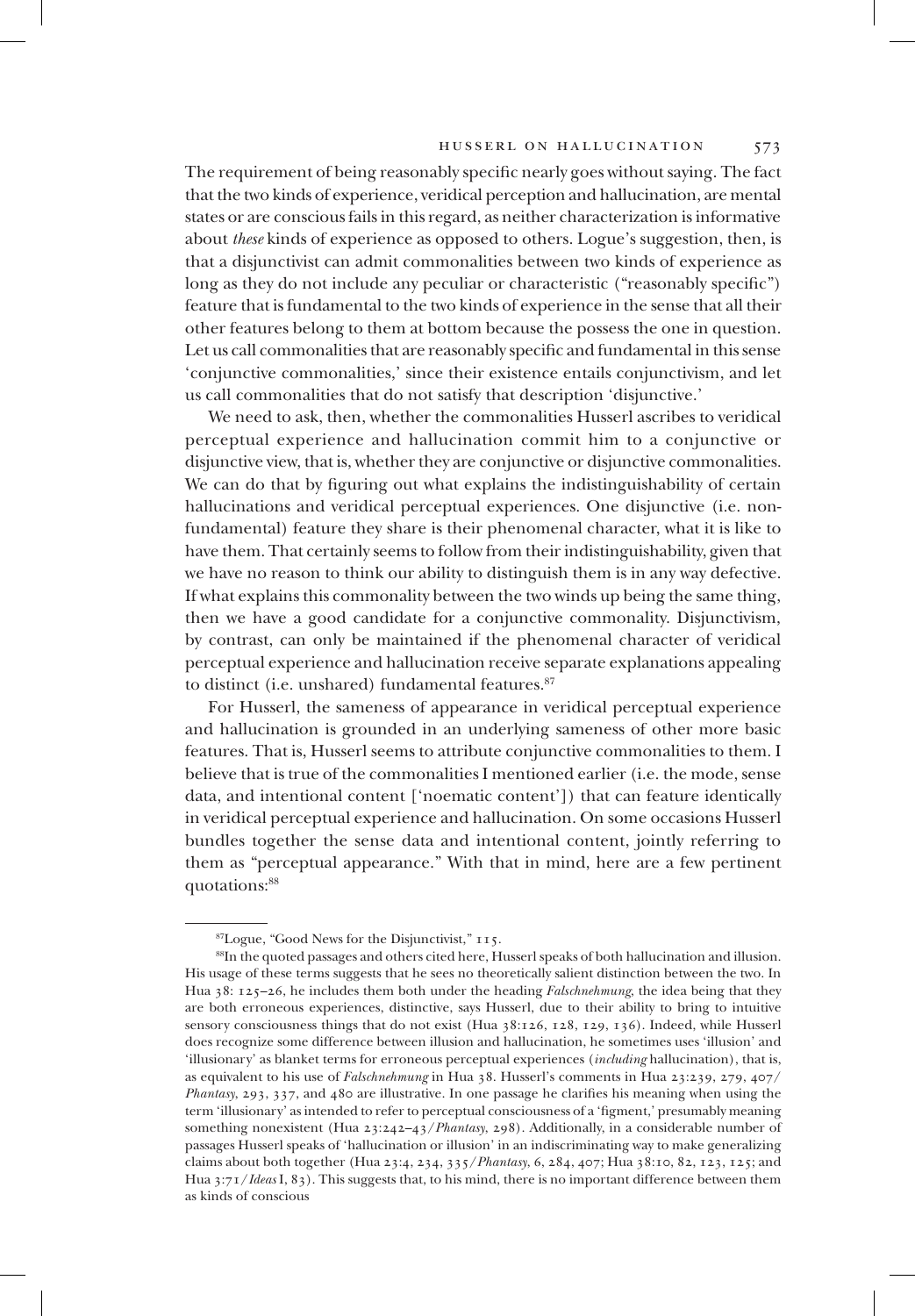The difference between the perception and the illusion of the same appearance content (apprehension content) consists in the fact that in the first case impressional belief and in the second case the modification of belief is interwoven with the same impressional appearance.89

But how [do perception and phantasy, i.e. imagination, differ], if I take a perception and an illusion of the same apprehensional content? In the latter case, [there is] a quality degraded by conflict with competing perceptions or empirical experiences to a mere belief tendency, a belief tendency that is no longer belief. What is modified here? Surely only the quality [i.e. mode]. The situation, however, is entirely different from what it is in the case of the phantasy [i.e. imagining] of the same content. . . . A bare phantasy may have the "same content" as the former hallucination. What determines the difference? Well, in the one case, there is perceptual appearance; in the other, phantasy appearance. $90$ 

The illusionary act and the simple perceptual act are about the same essence. In what sense? Well, in the sense that the same thing presents itself from the same side, except that in one case it is uncontested and in the other it is "annulled."91

What Husserl is doing in these passages is providing criteria for sorting out several different types of experience. He is attempting to explain the underlying factors that set apart these in some respects quite similar kinds of experience, namely, perceptual experience, the experience of illusion and hallucination, and imagination.

Note that Husserl is not talking about illusion and hallucination per se here, but only certain instances where experiences give themselves away as being illusory or hallucinatory. In them, "something stands before me as a semblance."<sup>92</sup> He does not hold that all illusions and hallucinations are experienced as such, $93$  and he clearly distinguishes illusion and hallucination simpliciter from the experience of them as such. $94$  In the text just quoted from, he grants the possibility of "hallucinations" [that] force themselves into the perceptual field and hold their own there as genuine perceptual appearances."95

The main thing to take away from these passages is that experienced hallucination and (veridical) perceptual experience fall into one category and imagination falls into another category. It is safe to assume that hallucination that is not experienced as such also falls into the same category as (veridical) perceptual experience. It cannot even be distinguished from the latter in terms of its mode (i.e. the belief-like quality discussed in section 3.5 above). What justifies lumping perceptual experience and hallucination together is that they can have "the

experience. For these reasons, although some of the passages I quote or cite refer to 'illusion' and not 'hallucination,' I nevertheless take those passages to be informative about the nature of hallucination. (I am grateful to the anonymous reviewer who asked for clarification on this matter.)

<sup>89</sup>Husserl, Hua 23:219/*Phantasy*, 268.

<sup>90</sup>Husserl, Hua 23:214/*Phantasy*, 263.

<sup>91</sup>Husserl, Hua 23:235/*Phantasy*, 285.

<sup>92</sup>Husserl, Hua 23:222/*Phantasy*, 271.

<sup>93</sup>Husserl, Hua 23:408/*Phantasy*, 480–81.

<sup>94</sup>Husserl, Hua 23:486–87/*Phantasy*, 581.

<sup>95</sup>Husserl, Hua 23:63/*Phantasy*, 58; see also Hua 23:119/*Phantasy*, 131.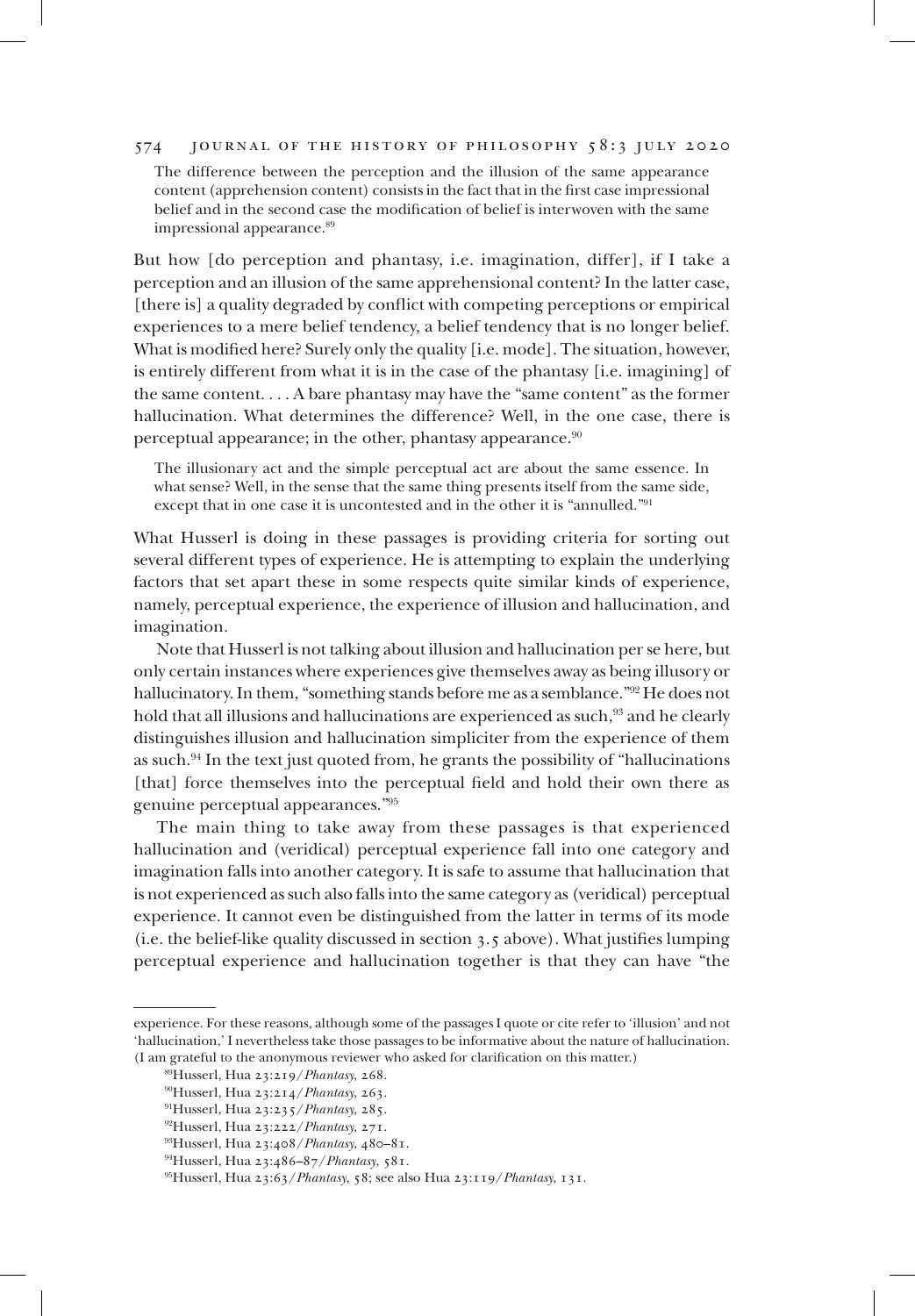same appearance content" or, even better, "the same impressional appearance."96 Whether an experience has this impressional element turns on whether its content is integrated with sense data in the right way.<sup>97</sup> In the case of hallucination and illusion, they are, but in imagination, they are not. Indeed, Husserl says they cannot be.98 Hence, imagination falls into another category.

Consider one final point in favor of a conjunctive reading. Not only do veridical perceptual experiences and hallucinations have all the same kinds of intrinsic features (e.g. *Leibhaftigkeit*, mode, sense data, content), they can have one and the same intentional object (or "noematic X" in the language of *Ideas* I). By itself, that is not a decisive reason to read Husserl as a conjunctivist. However, it is important in two respects. First, it rounds out the similarities between perceptual experience and hallucination, leaving little room for doubt that they share all their intrinsic essential features. Second, it rules out the version of disjunctivism that Smith and Hopp attribute to Husserl, which, we have seen, is the main rival to the conjunctive reading. Smith's reading, we saw, was that for Husserl veridical perceptual experience and hallucination cannot ever be of one and the same (i.e. token-identical) object.

Husserl contradicts Smith's claim when he writes:

Description of the perceived as such, "as" it is perceived: clearly, distinctly, un-clearly, un-distinctly. And similarly for illusion. The perceived as such is in several, perhaps different perceptions, but it (the "appearance" that is different in both cases) "is related to the same object."99

Husserl frequently observes that one and the same object can be presented in many ways. That is the point he is making about perceptual experience in this quotation. The remark is a terse recapitulation of an analysis from earlier in the same text,<sup>100</sup> a variation of which he presents in a later text as well.101 You can perceive a particular object "clearly" at one moment, "unclearly" at another. Further, you can have an "illusory" experience of it. Perhaps you hallucinate it, and the hallucination is experienced as such. What Husserl is saying is that these disparate experiences can all serve to bring us in *perceptual* contact with the very same object.

In another place, Husserl is even more straightforward about the point. There, he entertains the possibility of hallucinating the presence of someone who has died or who we know to be somewhere far away to illustrate how violations of expectation might function in unmasking the hallucinations as such.<sup>102</sup> In that case he has no qualms about whether you could veridically perceive and hallucinate one and the same object. Nevertheless, if Smith were right that veridical perceptual experience and hallucination cannot be of token-identical objects, it would still be the case that hallucination is of particulars and identifies them as such, thus sharing the,

<sup>96</sup>Husserl, Hua 23:268/*Phantasy*, 219.

<sup>97</sup>Hua 23:10–12/*Phantasy*, 10–2; see also Hua 23:80–81, 222, 227, 237, 244/*Phantasy*, 87–88, 271, 226, 291, 300.

<sup>98</sup>Husserl, Hua 23:222/*Phantasy*, 271.

<sup>99</sup>Husserl, Hua 38:271, my translation.

<sup>100</sup>Husserl*,* Hua 38:233–34.

<sup>&</sup>lt;sup>101</sup>Husserl, Hua 38:403.

<sup>102</sup>Husserl, Hua 23:133/*Phantasy*, 147n43.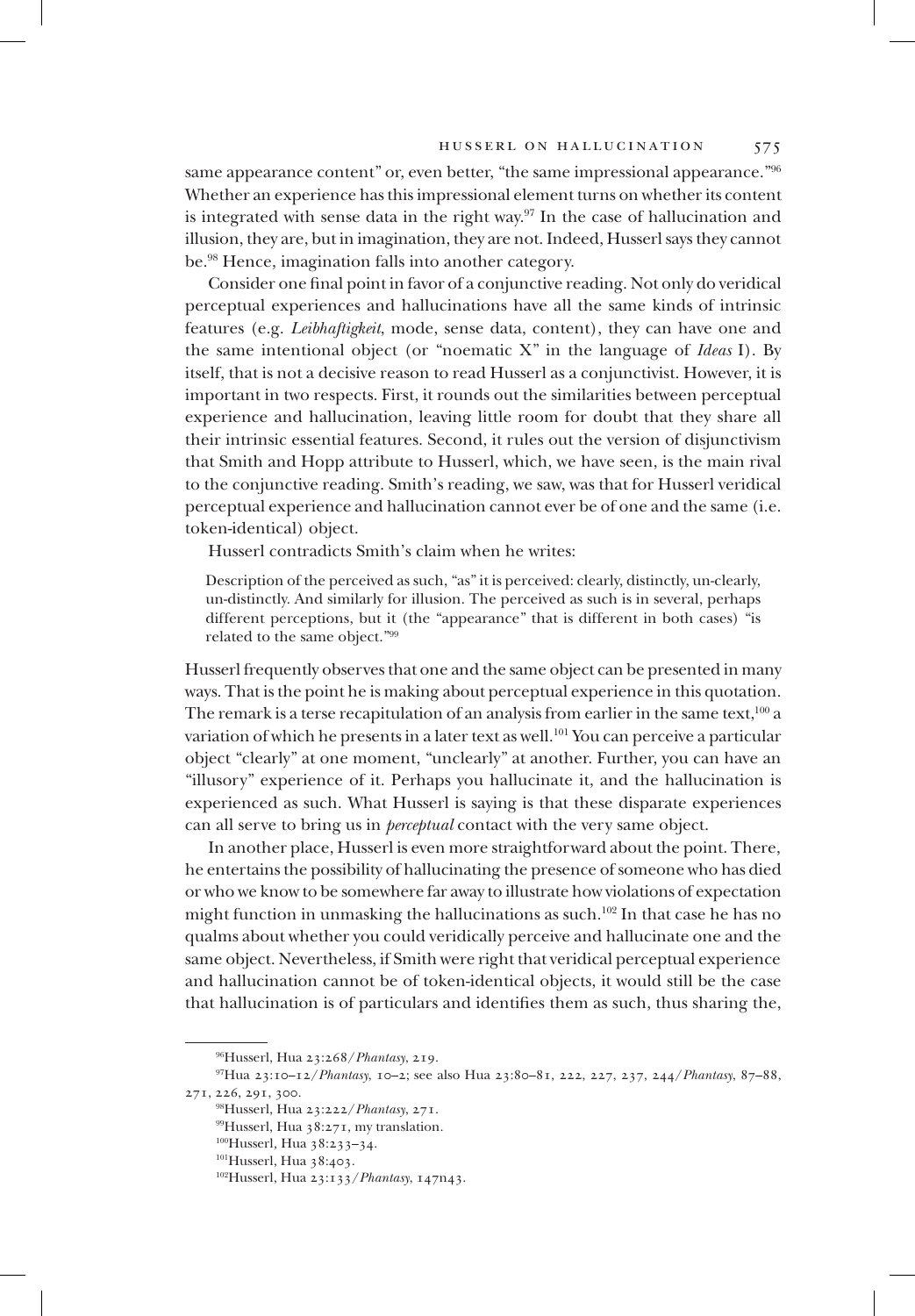# 576 journal of the history of philosophy 58:3 july 2020 for Husserl, all-important feature of having a "noematic X." Whether or not you are hallucinating, Husserl emphasizes, you may have an experience of "this house here before me and 'outside of' me."103

In the passages I have been drawing from, Husserl not only likens hallucination to veridical perceptual experience, he by all appearances uses hallucination repeatedly to shed light on the fundamental nature of perceptual experience as a unified and thus non-disjunctive category. From this, I think a general presumption follows that, on Husserl's account, for any significant difference between veridical perceptual experience and imagination, we should expect hallucination to resemble veridical perceptual experience in the relevant respect rather than imagination.

Now, the disjunctivist of a Husserlian stripe might be tempted to liken hallucination to imagination thanks to their fictive character and to import claims about the content of imagination qua fictive that of hallucination.<sup>104</sup> For instance, Husserl holds that, thanks to their fictive character, imagined objects are only "quasi-individuals," in that they can only be meaningfully described in relation to the imaginary world in which they are embedded and not the real world or any other imagined world.105 It might be alleged that hallucinated objects, too, are only quasi-individuals. Then, the disjunctivist might infer, there is some basic difference between veridical perceptual experience and hallucination. The presumption just described, however, cautions against this analogy and, in turn, undermines the disjunctivist-favoring inference.

The presumption, though, certainly is not dispositive. It should put us on guard, however. A closer look at the analogy with imagination reveals its inadequacy. Hansel and Gretel, borrowing Husserl's example, are quasi-individuals in that, as fictional characters, they are individuated relative to some imagined space-time other than our own. So, any claims about them quantify only over that world, and any kind of trans-world identity is ruled out in principle. If this idea were carried over to the analysis of hallucination, it would have to be the case that hallucinated objects are not individuated relative to our world, but rather to a different, nonactual world. They would not be experienced as populating the space of the perceiver or to be temporally coexistent with the perceiver. Things evidently are not that way, and Husserl does not suggest otherwise. As we observed in section 3.5 in discussing modalization, he conceives of hallucination as integrating with veridical perceptual experience in a way that seems utterly at odds with the disjunctivist appeal to imagination.

In light of these considerations, then, what should we say about the phenomenal character of perceptual experience and hallucination? Does it seem likely that Husserl would offer fundamentally distinct and non-overlapping explanations for what it is like to have perceptual experience and hallucination?

I do not think so. In comparing perceptual experience, the experience of illusion and hallucination, and imagination, Husserl makes no reference to

<sup>103</sup>Husserl*,* Hua 38:133; Hua 9:22–23/*Phenomenological Psychology*, 31–32; and Husserl, Hua 7:107/*First Philosophy*, 110.

<sup>104</sup>I owe this line of response, or something close to it, to an anonymous reviewer. 105Husserl, *Experience and Judgment*, §40.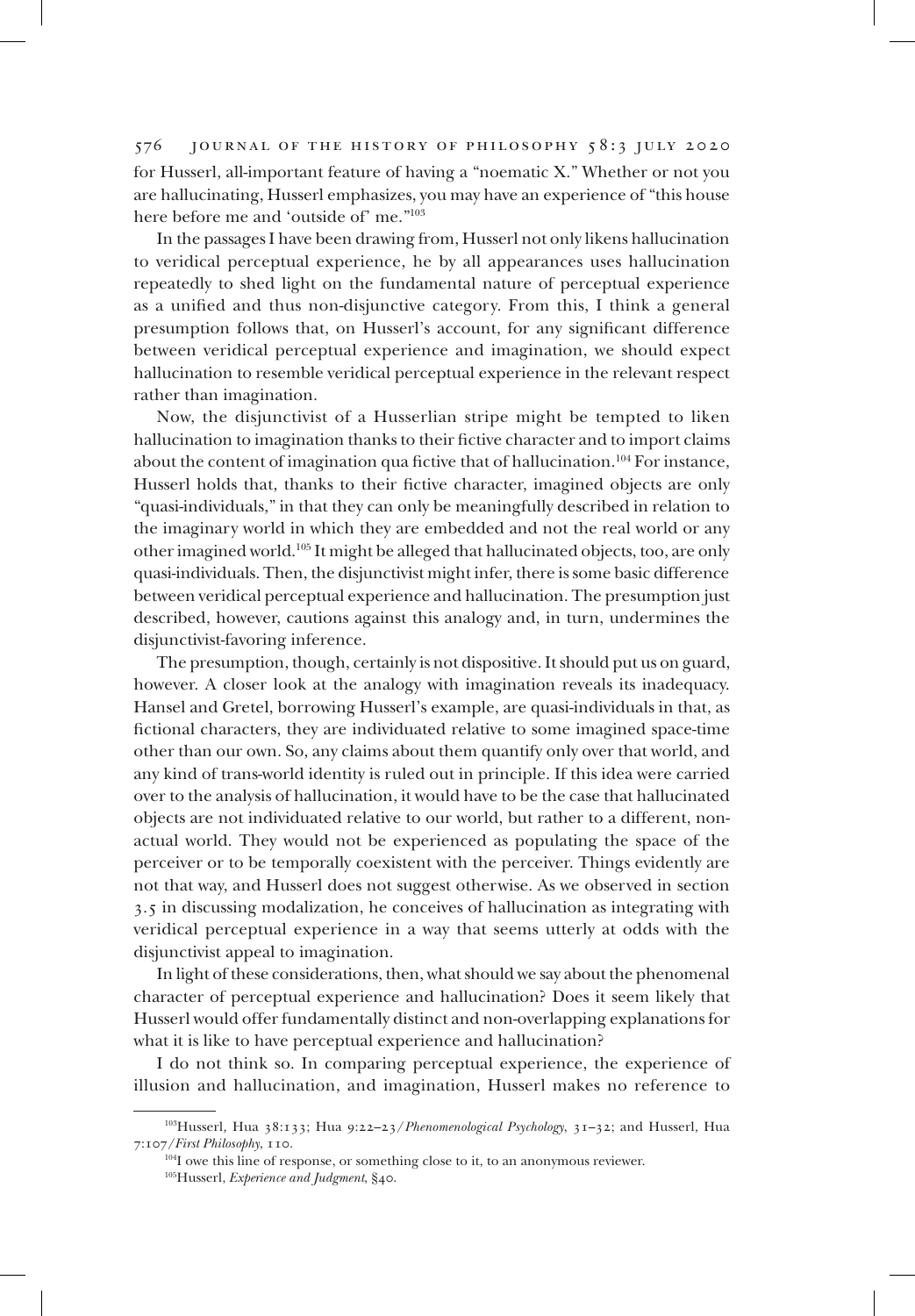systems of possible experience à la Smith's reading. Nor would it be plausible to posit such systems as explanatorily more fundamental than the things he does mention. He appeals instead to their intrinsic properties and above all, their content and whether that content suitably integrates sense data. And it is reasonable to think these are the ultimate ingredients of which systems of possible perceptual experience are constituted and explained and not vice versa. Husserl could argue that veridical perceptual experience and hallucination share these features and that they are fundamental in the case of hallucination but not in the case of veridical perceptual experience, which would put him in the disjunctivist camp.106 But he does not do that. In perceptual experience, we seem to hit rock bottom on Husserl's account when we account for it in terms of its intentional content and sensory component. Because these are present in hallucination, too, it follows that the two have conjunctive commonalities and that Husserl's views commit him to conjunctivism.

#### bibliography and abbreviations

- Ali, Rami. "Does Hallucinating Involve Perceiving?" *Philosophical Studies* 175 (2018): 601–27. DOI: 10.1007/s11098-017-0884-7.
- Bell, David. "Reference, Experience, and Intentionality." In *Mind, Meaning and Mathematics*. Edited by Leila Haaparanta, 185–209. Dordrecht: Kluwer, 1994.
- Bickle, John and Ralph Ellis. "Phenomenology and Cortical Microstimulation." In *Phenomenology and Philosophy of Mind*, edited by David W. Smith and Amy Thomasson, 140–63. Oxford: Oxford University Press, 2005.
- Brewer, Bill. "Perception and Content." *European Journal of Philosophy* 14 (2011): 165–81.
- ———. *Perception and its Objects*. Oxford: Oxford University Press, 2011.
- Brogaard, Berit, ed. *Does Perception Have Content?* Oxford: Oxford University Press, 2014.
- Burge, Tyler. "Disjunctivism and Perceptual Psychology." *Philosophical Topics* 33 (2005): 1–78.
- Campbell, John. *Reference and Consciousness*. Oxford: Oxford University Press, 2002.
- Drummond, John. "The Doctrine of the Noema and the Theory of Reason." In Staiti, *Commentary on Husserl's* Ideas *I*, 257–71. ["The Doctrine of the Noema"]
- ———. "Intentionality without Representationalism." In Zahavi, *The Oxford Handbook of Contemporary Phenomenology*,  $115-33$ .
- Farkas, Katalin. "Indiscriminability and the Sameness of Appearance." *Proceedings of the Aristotelian Society* 106 (2006): 39–59.
- Fish, William. *Perception, Hallucination, and Illusion*. Oxford: Oxford University Press, 2009
- Føllesdal, Dagfinn. "Husserl's Theory of Perception." In *Husserl, Intentionality, and Cognitive Science*, edited by Hubert Dreyfus, 93–96. Cambridge: MIT Press, 1983.
- Genone, James. "Appearance and Illusion." *Mind* 123 (2014): 339–76.
- Gerassi, John. *Talking with Sartre: Conversations and Debates*. New Haven: Yale University Press, 2009.
- Hopp, Walter. *Perception and Knowledge: A Phenomenological Account*. Cambridge: Cambridge University Press, 2011. [*Perception and Knowledge*]
- Heffernan, George. "The Paradox of Objectless Presentations in Early Phenomenology." In *Studia Phaenomenologica*, vol. XV, edited by Rodney Parker and Dermot Moran, 67–91. Bucharest: Zeta Books, 2015. ["The Paradox of Objectless Representations"]
- Husserl, Edmund. *Husserliana*: *Edmund Husserl—Gesammelte Werke*, 47 vols. Edited by Ulrich Melle. Dordrecht: Springer, 1973–2020. [Hua]
- ———. *Analysen zur passiven Synthesis. Aus Vorlesungs- und Forschungsmanuskripten (1918*–*1926)*. Edited by Margot Fleischer, in Hua 11. [Hua 11]
- ———. *Analyses Concerning Passive and Active Synthesis: Lectures on Transcendental Logic*. Edited and translated by Anthony Steinbock. Kluwer: Dordrecht, 2001. [*Passive Synthesis*]
- ———. *Ding und Raum. Vorlesungen 1907*. Edited by Ulrich Claesges, in Hua 16. [Hua 16]
- ———. *Erste Philosophie (1923/24). Erster Teil: Kritische Ideengeschichte*. Edited by Rudolf Boehm, in Hua 7. [Hua 7]

<sup>106</sup>Logue, "Good News for the Disjunctivist," 131–36.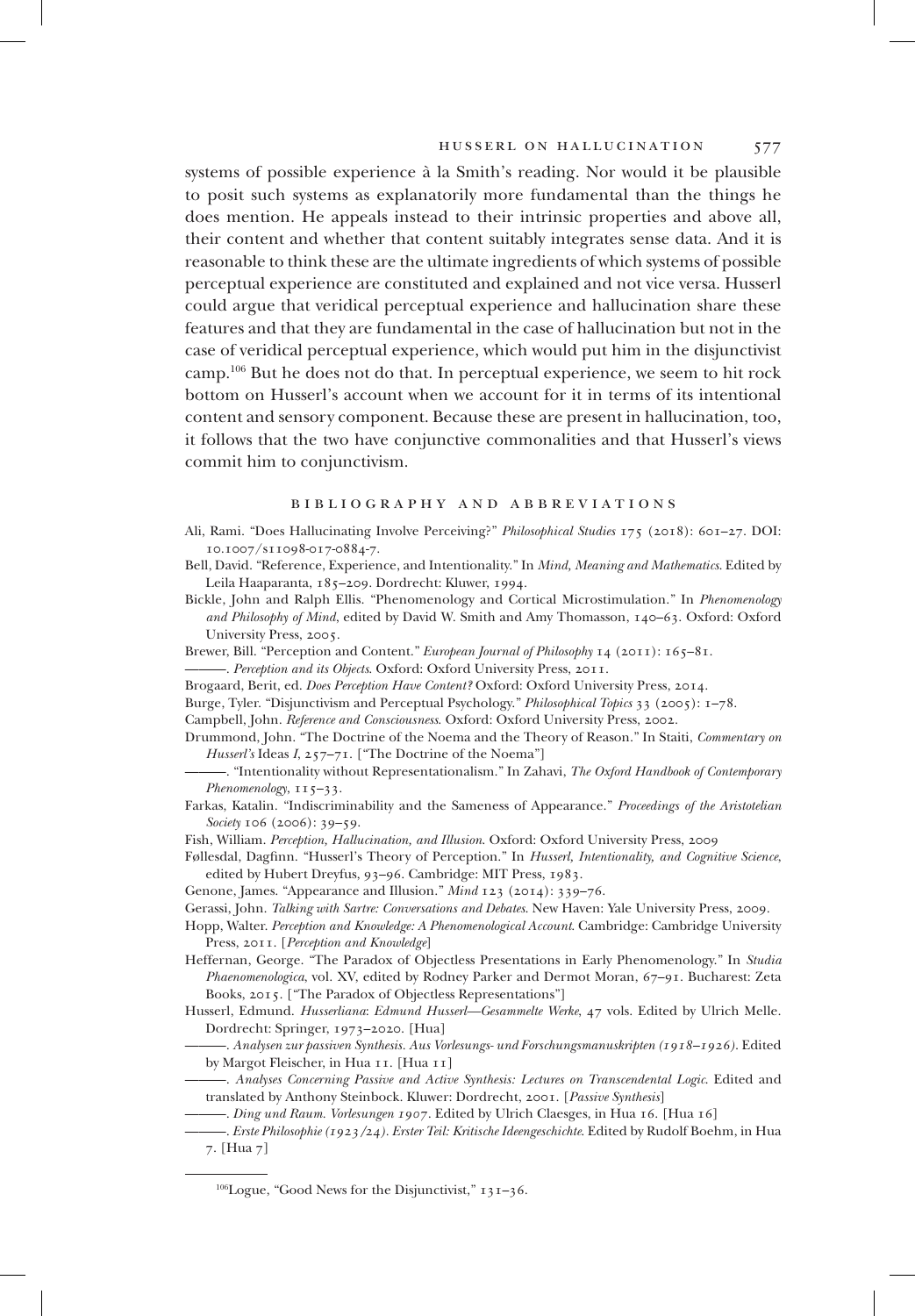———. *Experience and Judgment*. Edited by Ludwig Landgrebe and translated by James Churchill and Karl Ameriks. Evanston: Northwestern University Press, 1973.

———. *First Philosophy: Lectures 1923/24 and Related Texts from the Manuscripts (1920*–*1925)*. Translated by Sebastian Luft and Thane Naberhaus. Dordrecht: Springer, 2019. [*First Philosophy*]

———. *Ideen zu einer reinen Phänomenologie und phänomenologischen Philosophie. Erstes Buch: Allgemeine Einführung in die reine Phänomenologie*. Edited by Karl Schuhmann, in Hua 3. [Hua 3]

———. *Logical Investigations*, vol. 2. Translated by John N. Findlay and edited by Dermot Moran. London: Routledge, 2001. [*LI* 2]

———. *Logische Untersuchungen. Zweiter Band: Untersuchungen zur Phänomenologie und Theorie der Erkenntnis*. Edited by Ursula Panzer, in Hua 19. [Hua 19]

———. *Phänomenologische Psychologie. Vorlesungen Sommersemester 1925*. Edited by Walter Biemel, in Hua 9. [Hua 9]

———. *Phenomenological Psychology. Lectures, Summer Semester 1925*. Translated by John Scanlon. The Hague: Martinus Nijhoff, 1977. [*Phenomenological Psychology*]

———. *Phantasie, Bildbewusstsein, Erinnerung. Zur Phänomenologie der anschaulichen Vergegenwärtigungen. Texte aus dem Nachlass (1898*–*1925)*. Edited by Eduard Marbach, in Hua 23. [Hua 23]

———. *Phantasy, Image Consciousness, and Memory (1898*–*1925)*. Translated by John Brough. Dordrecht: Springer, 2005. [*Phantasy*]

———. *Thing and Space: Lectures of 1907*. Translated by Richard Rojcewicz. Dordrecht: Kluwer, 1997. [*Thing and Space*]

———. *Transzendentaler Idealismus: Texte aus dem Nachlass (1908–1921)*. Edited by Robin Rollinger and Rochus Sowa, in Hua 36. [Hua 36]

———. *Wahrnehmung und Aufmerksamkeit: Texte aus dem Nachlass (1893–1912)*. Husserliana vol. 38. Edited by Thomas Vongehr and Regula Giuliani, in Hua 38. [Hua 38]

Johnston, Mark. "The function of sensory awareness." In *Perceptual Experience*, edited by Tamar Szabo Gendler and John Hawthorne, 260*–*90. Oxford: Oxford University Press, 2006.

Logue, Heather. "Experiential content and naïve realism: A reconciliation." In Brogaard, *Does Perception Have Content?*, 220–41. ["Experiential content and naïve realism"]

———. "Good News for the Disjunctivist about (One of) the Bad Cases." *Philosophy and Phenomenological Research* 86 (2013), 105–33. ["Good News for the Disjunctivist"]

Martin, Michael G. F. "The Transparency of Experience." *Mind and Language* 17 (2002): 376–425.

Marchesi, Andrea. "Husserl's Early Theory of Intentionality as a Relational Theory." *Grazer philosophische Studien* 3 (2018): 343–67. DOI: 10.1163/18756735-000042. ["Husserl's Early Theory of Intentionality"]

McDowell, John. "Criteria, Defeasibility & Knowledge." *Proceedings of the British Academy* (1982): 455–79.

Meixner, Uwe. "Husserl's Classical Conception of Intentionality" In *Husserl and Analytic Philosophy*, edited by Guillermo Haddock, 55–86. Berlin: De Gruyter, 2016.

Miller, Izchak. "Perceptual Reference." *Synthese* 61 (1984): 35–59.

Mohanty, Jitendra N. "Noema and Essence." In *The Phenomenology of the Noema*, edited by John Drummond and Lester Embree, 49–55. Dordrecht: Kluwer, 1992.

Mulligan, Kevin. "Perception." In *The Cambridge Companion to Husserl*, edited by Barry Smith and David W. Smith, 168–238. Cambridge: Cambridge University Press, 1995.

Mulligan, Kevin, and Barry Smith. "A relational theory of the act." *Topoi* 5 (1986): 115–30.

Overgaard, Søren. "Motivating Disjunctivism." *Husserl Studies* 29 (2013): 51–63.

———. "Perceptual Error, Conjunctivism, and Husserl." *Husserl Studies* 34 (2018): 25–45. DOI: 10.1007/s10743-017-9215-2.

Philipse, Herman. "The Concept of Intentionality: Husserl's Development from the Brentano Period to the *Logical Investigations*." *Philosophy Research Archives* 13 (1987): 293–328. ["The Concept of Intentionality"]

Poellner, Peter. "Consciousness in the World: Husserlian Phenomenology and Externalism." In *The Oxford Handbook of Continental Philosophy*, edited by Brian Leiter and Michael Rosen, 409–62. Oxford: Oxford University Press, 2007. ["Consciousness in the World"]

Robinson, Howard. "The Failure of Disjunctivism to Deal with 'Philosophers' Hallucinations.'" In *Hallucination*, edited by Fiona Macpherson and Dimitris Platchias, 313*–*30. Cambridge: MIT Press, 2013.

———. *Perception*. London: Routledge, 1994.

Romano, Claude. "Must Phenomenology Remain Cartesian?" *Continental Philosophy Review* 45 (2012):  $425 - 45$ .

Schellenberg, Susanna. "The Relational and Representational Character of Perceptual Experience." In Brogaard, *Does Perception Have Content?*, 199–219.